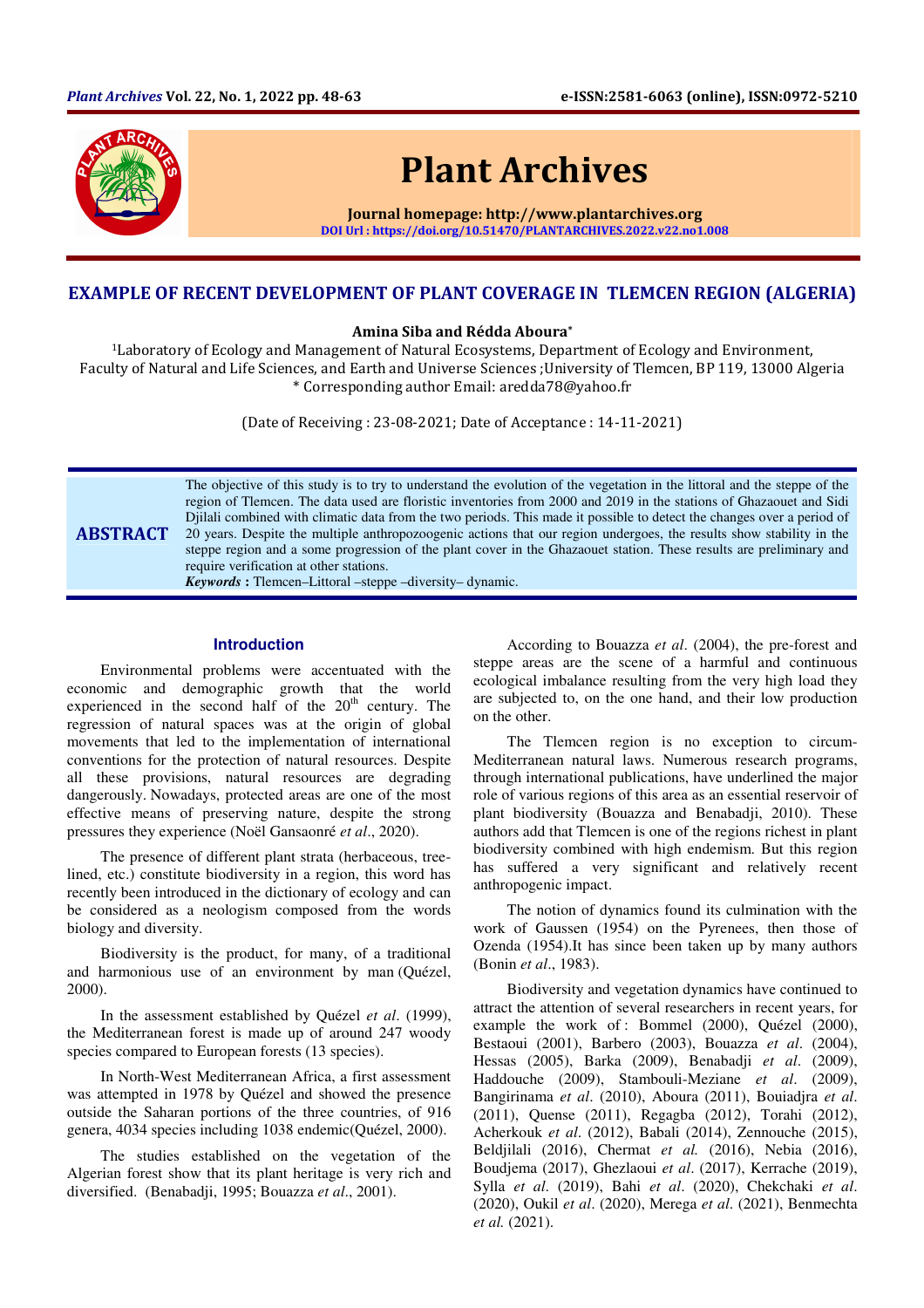In order to carry out our work and follow the dynamics of plant biodiversity in the meadows, we opted for a diachronic study between 2000 and 2019 in the Tlemcen region. For this we have chosen two stations, the first is the station of Ghazaouet on the coast north of the Traras mountains, the second is the station of Sidi Djilali south of Tlemcen in the high steppe plains.

## **Materials and Methods**

#### • **Geographical situation**

The Tlemcen region is located on the western part of Northwest Algeria near the Algerian-Moroccan border. It is bounded to the north by the Mediterranean Sea and has a seafront of 120 km. Covering an area of 9,017.69 km², the capital of the state is located 432 km west of the capital Algiers.

The study region is located between 34° 25" and 35°25" N latitude and 1°55" and 2°30" W longitude, with an average elevation of 850 m. It is geographically limited to the north by the Mediterranean Sea, to the north-east by the state of Ain Temouchent, to the east by the state of Sidi Bel-Abbès, to the west by the Algerian-Moroccan border and to the south by the state of Naâma.

Naturally it contains various ecosystems ranging from the coast to the steppe. This diversity includes : the mountains of Trarass, the mountains of Tlemcen, the mountains of Sebaa chioukh, the full and interior plateaus, the full of Maghnia and the steppe zone.

We took two stations distributed between the coast and the steppe of the Tlemcen region and are respectively the stations of Ghazaouet (littoral) and Sidi Djilali (steppe) (Fig.1).



**Fig.1 :** Location of study stations

#### • **Bioclimatology**

The meteorological data we used concern the two stations chosen in the Tlemcen region, the first is on the coast (north of the region), the second is on the steppe (south of the region) and correspond to the stations which appear in Table 1 with two periods (old 1985-1999 and new 2004-2018).

**Table 1 :** Geographic data from meteorological stations

| <b>Stations</b>  | <b>North</b><br>Latitude | West<br>longitude         | <b>Altitude</b><br>(m) | <b>State</b>   |
|------------------|--------------------------|---------------------------|------------------------|----------------|
| <b>Ghazaouet</b> | $35^{\circ}06'$          | $01^{\circ} 52'$          | 04                     | <b>Tlemcen</b> |
| Sidii Djilali    | 34°27'                   | $(1)$ <sup>o</sup> $34$ ' | 1280                   | <b>Tlemcen</b> |

For the climatic data (1985-1999) of the two meteorological stations, rainfall is significant in the order of 349.60 mm / year in Ghazaouet and 385.13 mm / year in Sidi Djilali. After this period some increase is noticed during the period (2004/2018) where a value of 387.60 mm / year is noted for the Ghazaouet station and 435.27 mm / year for the Sidi Djilali station (Table 2).

In 2010, Bouazza and Benabadji reported that in general, the western region of Algeria is characterized by low rainfall with great inter-monthly and inter-annual variability.

Through the analysis of temperature data (old and new period), we see that the thermal maxima (M) are  $32.07 \degree$ C in Ghazaouet and 33.1 °C in Sidi Djilali for the period (1985- 1999), they amount to 32.48 °C in Ghazaouet and 34.09 °C in Sidi Djilali for the new period (2004-2018) (Table 2).

On the other hand, the minimum temperatures in the region (m) are 6.21 °C in Ghazaouet and 0.51 °C in Sidi Djilali for the old period 1985-1999. They show values of 5.8 °C in Ghazaouet and 0 °C in Sidi Djilali for the new period which runs from 2004 to 2018.

For all of our stations, the maximum temperature values increase for the new period, while the minimum temperatures decrease in the new period and for both stations.

As a result, the thermal amplitudes of the two stations increased between the two periods, they are 25.86 ° C and 32.59 °C for the period (1985-1999) and between 26.68 °C and 34.09 °C for the period (2004- 2018).

The distinction of several bioclimatic stages is the result of the different Q2 obtained for the two stations during the two periods, the Ghazaouet station jostled from the lower semi-arid bioclimatic stage to mild temperate winter to the semi-arid stage above Mild temperate winter (Q2 goes from 46.28 to 49.73) (Table 2).

For the Sidi Djilali station, we also note a change of floor, it went from semi-arid lower with cool winter to semiarid upper with cool winter following the increase in Q2 from 40.78 to 44.02.

The Bagnouls and Gaussen ombrothermal diagrams of the two stations in the two periods show two distinct seasons of which one is wet and the second is dry. The Sidi Djilali station has stability in the dry season with five and a half months of drought for both periods. In addition, a slight decrease of half a month is marked for the Ghazaouet station in the length of the dry season, which goes from seven to six and a half months.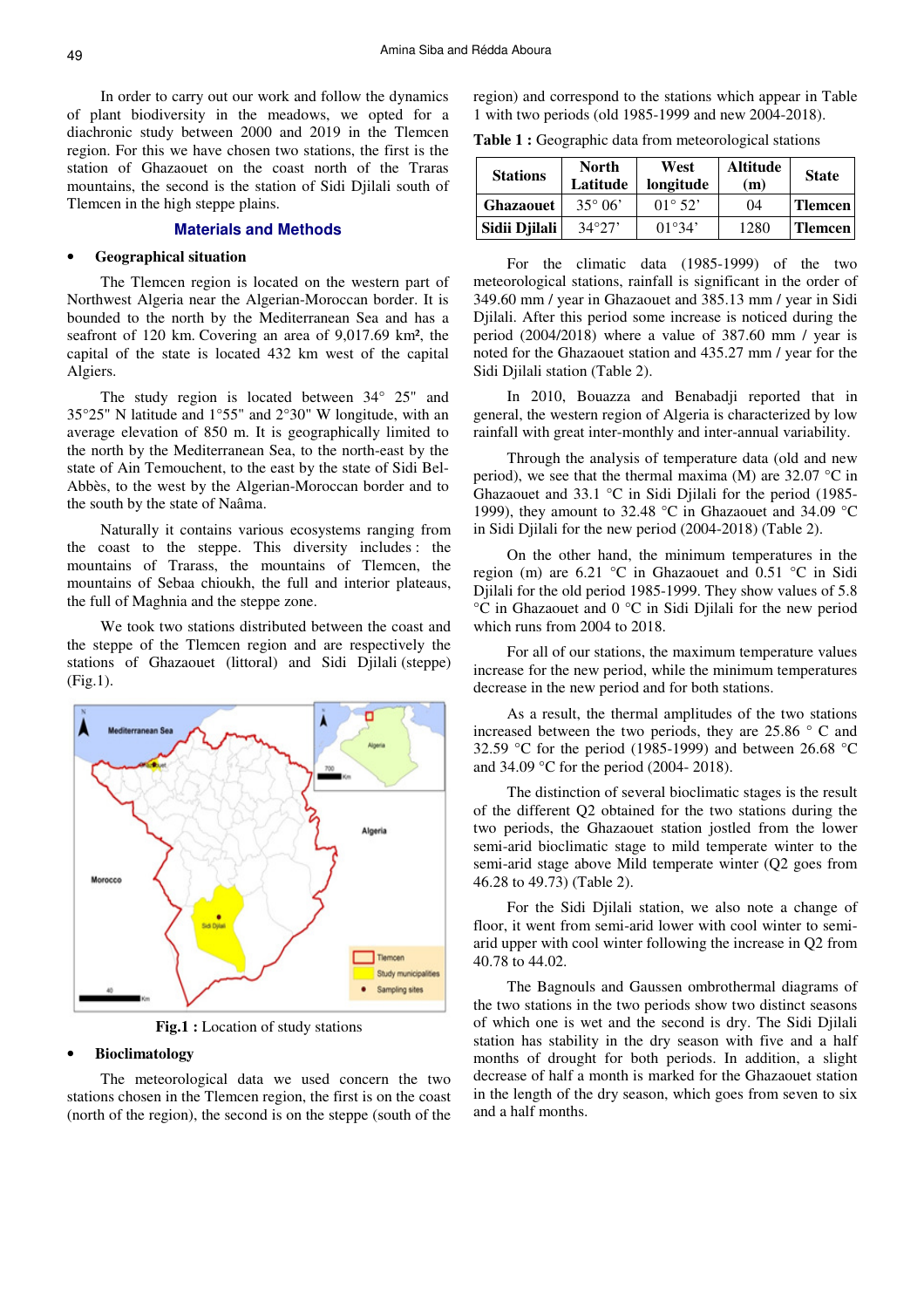**Table 2 :** Climatic data and bioclimatic stages

|                  |        | $P$ (mm) | $M(^{\circ}C)$ |           | $M(^{\circ}C)$ |          |           | $(M-m) °C$ |           | O2    | <b>Bioclimatic floors</b>                         |                                                         |
|------------------|--------|----------|----------------|-----------|----------------|----------|-----------|------------|-----------|-------|---------------------------------------------------|---------------------------------------------------------|
| <b>Stations</b>  | ОP     | NP       | <b>OP</b>      | <b>NP</b> | <b>OP</b>      | NP       | <b>OP</b> | <b>NP</b>  | <b>OP</b> | NP    | <b>OP</b>                                         | NP                                                      |
| <b>Ghazaouet</b> | 349,60 | 387.60   | 32,07          | 32,48     | 6.21           | 5,8      | 25,86     | 26,68      | 46,28     | 49,73 | Semi-arid<br>lower to mild<br>temperate<br>winter | Semi-arid<br>superior to<br>mild<br>temperate<br>winter |
| Sidi Djilali     | 385,13 | 435,27   | 33,1           | 34,09     | 0,51           | $\Omega$ | 32,59     | 34,09      | 40.78     | 44,02 | Semi-arid<br>lower to cool<br>winter              | Semi-arid<br>superior to<br>cool winter                 |

### • **Methodology**

The knowledge of the floristic composition of the study region passes mainly through botanical inventories carried out in the field followed by an identification of each plant species from the New flora of Algeria and southern desert regions. (Quézel and Santa, 1962).

The vegetation study was carried out by the method of Braun Blanquet (1951). For this, sites of each station, considered representative and heterogeneous from the point of view of micro-station conditions (slope, opening of the medium) were chosen.

The ecological zoning was carried out by choosing, Ghazaouet in the coast of the Traras mountains in the North and Sidi Djilali in the steppe in the south of Tlemcen.

These two zones are different from each other by the geographical position, the climate, the topography, the edaphic conditions and the anthropogenic factors.

The floristic surveys carried out in the two stations allow us to develop tables which give an idea of the floristic richness in the two periods (see appendices).

#### **Results**

#### **State of vegetation in 2000**

The first important assessment is the difference in the number of species between the station located on the coast (Ghazaouet) with 55 species and that of the steppe (Sidi Djilali) with 111 species. This reveals the rich flora of the southern resort of the Tlemcen region.

On the surveys carried out, we note morphologically, a dominance of woody plants (52.73%) for the Ghazaouet station and annual herbaceous plants (58.56%) for the Sidi Djilali station. The latter increase the floristic richness in this station (Table 3).

|  | Table 3 : Percentage of morphological types |  |
|--|---------------------------------------------|--|
|  |                                             |  |

|                             | <b>Ghazaouet</b> |       |            |       | Sidi Djilali |       |            |       |
|-----------------------------|------------------|-------|------------|-------|--------------|-------|------------|-------|
|                             | 2000             |       | 2019       |       | 2000         |       | 2019       |       |
|                             | Nmbr of sp       | $\%$  | Nmbr of sp | $\%$  | Nmbr of sp   | $\%$  | Nmbr of sp | $\%$  |
| <b>Annual herbaceous</b>    | 20               | 36,36 | 19         | 23.46 | 65           | 58,56 | 54         | 49.09 |
| <b>Perennial herbaceous</b> | 06               | 10.91 | 20         | 24.69 | 37           | 33.33 | 38         | 34,55 |
| <b>Perennial woody</b>      | 29               | 52,73 | 42         | 51.85 | 09           | 8,11  | 18         | 16,36 |

For the biological types we observed an equality between the therophyte and the chamaéphyte (32.73%) in the littoral region and a dominance of the therophyte (41.44%) followed by the chamaéphyte (25.23%) in the steppe region (Table 4).

**Table 4:** Percentage of biological types

|                         | <b>Ghazaouet</b> |       |            |       | Sidi Djilali |       |            |       |
|-------------------------|------------------|-------|------------|-------|--------------|-------|------------|-------|
|                         | 2000             |       | 2019       |       | 2000         |       | 2019       |       |
|                         | Nmbr of sp       | $\%$  | Nmbr of sp | $\%$  | Nmbr of sp   | $\%$  | Nmbr of sp | $\%$  |
| <b>Therophytes</b>      | 18               | 32.73 | 19         | 23.46 | 46           | 41.44 | 42         | 38,18 |
| <b>Chamephytes</b>      | 18               | 32.73 | 35         | 43.21 | 28           | 25.23 | 34         | 30,91 |
| <b>Hemicryptophytes</b> | 04               | 7.27  | 10         | 12.35 | 23           | 20.72 | 13         | 11,82 |
| <b>Geophytes</b>        | 02               | 3.64  | 09         | 11.11 | 11           | 9,91  | 10         | 9,09  |
| <b>Phanerophytes</b>    | 13               | 23.64 | 08         | 9,88  | 03           | 2.70  |            | 10,00 |

Regarding the dominance of families, asteraceae are at the top of the list for the two stations with a number of 07 species (12.73%) for the Ghazaouet station and 24 species (21.62%) for the Sidi Djilali station (Table 5 and 6).

This classification is followed by the dominance of poaceae (12.61%), lamiaceae (9.01%), fabaceae (8.11%) and apiaceae (5.41) for the steppe zone. Regarding the littoral zone, a percentage of 9.09% was noted for fabaceae, lamiaceae and poaceae and 5.45% for oleaceae.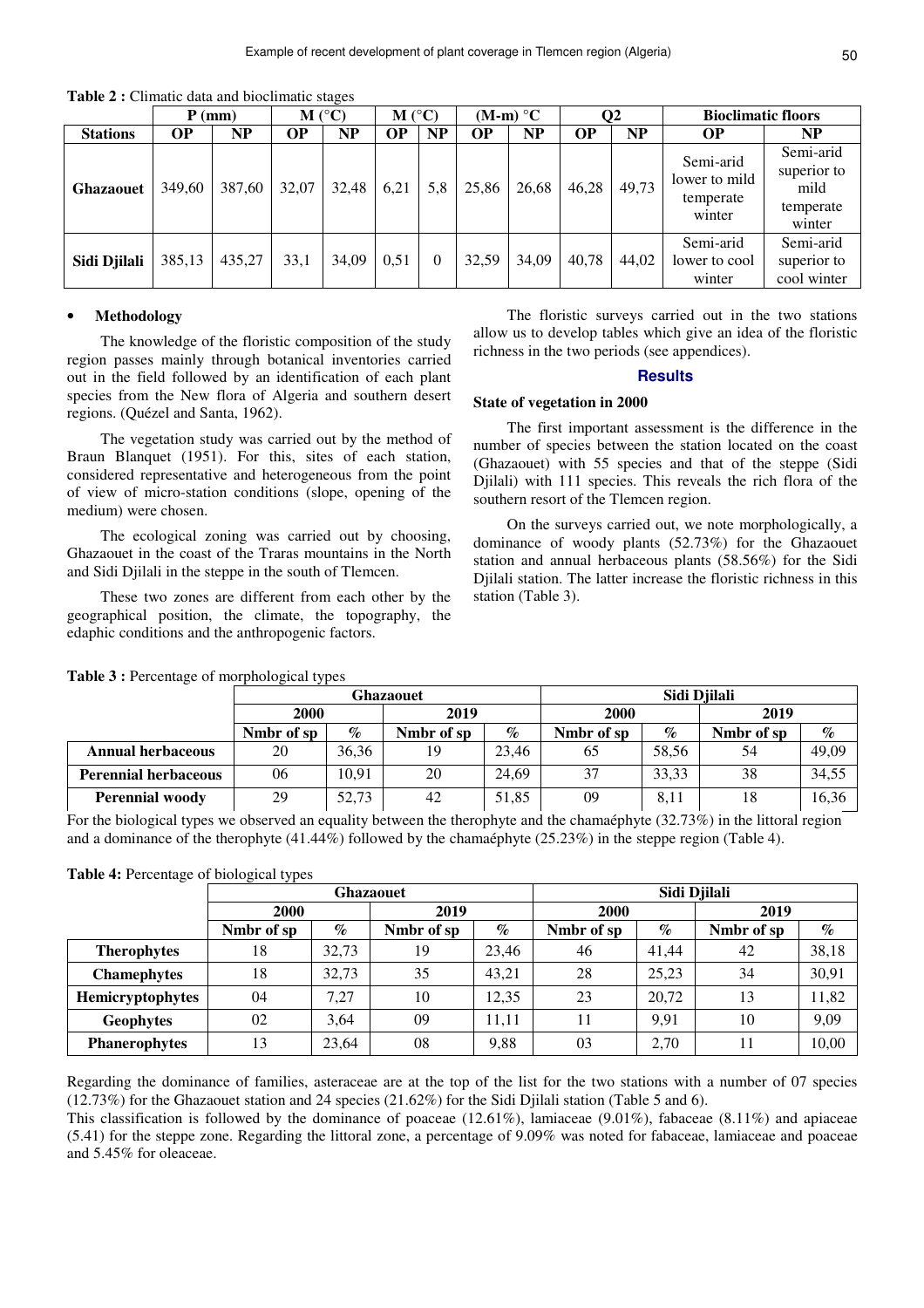| <b>Table 5:</b> Percentage of Families in Ghazaouet station |  |
|-------------------------------------------------------------|--|
|-------------------------------------------------------------|--|

|                     | <b>Ghazaouet</b><br>2000 |       | Ghazaouet<br>2019 |                   |  |
|---------------------|--------------------------|-------|-------------------|-------------------|--|
| <b>Families</b>     | Nmbr of sp               | $\%$  | Nmbr of sp        | $\%$              |  |
| Anacardiaceae       | 2                        | 3,64  | 01                | 1,23              |  |
| Apiaceae            |                          |       | 02                | 2,47              |  |
| Apocynaceae         | 1                        | 1,82  | $\prime$          | $\prime$          |  |
| Aristolochiaceae    | 1                        | 1,82  |                   |                   |  |
| Astéraceae          | 7                        | 12,73 | 10                | 12,35             |  |
| Boraginaceae        |                          | 1,82  | 0 <sub>3</sub>    | $\overline{3,70}$ |  |
| <b>Brassicaceae</b> | 1                        | 1,82  | 02                | 2,47              |  |
| Caryophyllaceae     | 1                        | 1,82  | 01                | 1,23              |  |
| Césalpinaceae       |                          | 1,82  | 01                | 1,23              |  |
| Cistaceae           | $\overline{2}$           | 3,64  | 07                | 8,64              |  |
| Convolvulaceae      | $\mathbf{1}$             | 1,82  | $\prime$          | $\prime$          |  |
| Crassulaceae        | $\mathbf{1}$             | 1,82  | $\prime$          | $\prime$          |  |
| Cupressaceae        | 2                        | 3,64  | 02                | 2,47              |  |
| Éricaceae           | $\overline{2}$           | 3,64  | 01                | 1,23              |  |
| Euphorbiaceae       | 1                        | 1,82  | 01                | 1,23              |  |
| Fabaceae            | $\overline{5}$           | 9,09  | $\overline{07}$   | 8,64              |  |
| Fagaceae            | $\overline{c}$           | 3,64  | 01                | 1,23              |  |
| Géraniaceae         |                          | 1,82  |                   | $\prime$          |  |
| Globulariaceae      | 1                        | 1,82  | 01                | 1,23              |  |
| Iridaceae           |                          |       | 01                | 1,23              |  |
| Lamiaceae           | 5                        | 9,09  | 01                | 1,23              |  |
| Liliaceae           |                          | 1,82  | 02                | 2,47              |  |
| Myrtaceae           |                          | 1,82  | $\prime$          | $\prime$          |  |
| Oléaceae            | $\overline{3}$           | 5,45  | 01                | 1,23              |  |
| Orchidaceae         |                          |       | 04                | 4,94              |  |
| Palmaceae           |                          | 1,82  | 01                | 1,23              |  |
| Pinaceae            |                          | 1,82  | 01                | 1,23              |  |
| Plantaginaceae      | 1                        | 1,82  | 02                | 2,47              |  |
| Poaceae             | 5                        | 9,09  | $\overline{07}$   | 8,64              |  |
| Primulaceae         | $\mathbf{1}$             | 1,82  | 03                | 3,70              |  |
| Résédaceae          |                          |       | 01                | 1,23              |  |
| Rhamnaceae          |                          | 1,82  | 01                | 1,23              |  |
| Rubiaceae           |                          |       | 03                | 3,70              |  |
| Rutaceae            |                          |       | 01                | 1,23              |  |
| Santalaceae         |                          |       | 01                | 1,23              |  |
| Scrophulariaceae    |                          | 1,82  |                   |                   |  |
| Thymelaeaceae       |                          | 1,82  | 02                | 2,47              |  |
| Violaceae           |                          |       | 01                | 1,23              |  |
| Zygophyllaceae      |                          |       | 01                | 1,23              |  |

**Table 6:** Percentage of Families in the Sidi Djilali resort

|                     | Sidi Djilali<br>2000 |                             | Sidi Djilali<br>2019 |                             |  |
|---------------------|----------------------|-----------------------------|----------------------|-----------------------------|--|
| <b>Families</b>     | Nmbr of sp           | $\mathcal{G}_{\mathcal{O}}$ | Nmbr of sp           | $\mathcal{O}_{\mathcal{O}}$ |  |
| Anacardiaceae       |                      |                             | 01                   | 0,91                        |  |
| Apiaceae            | 06                   | 5,41                        | 03                   | 2,73                        |  |
| Araceae             |                      |                             | 01                   | 0,91                        |  |
| Astéraceae          | 24                   | 21,62                       | 20                   | 18,18                       |  |
| Boraginaceae        | 02                   | 1,80                        | 01                   | 0,91                        |  |
| <b>Brassicaceae</b> | 03                   | 2,70                        | 06                   | 5,45                        |  |
| Caprifoliaceae      |                      |                             | 01                   | 0,91                        |  |
| Caryophyllaceae     | 05                   | 4,50                        | 02                   | 1,82                        |  |
| Cistaceae           | 03                   | 2,70                        | 07                   | 6,36                        |  |
| Convolvulaceae      | 01                   | 0,90                        | 01                   | 0,91                        |  |
| Crassulaceae        | 02                   | 1,80                        |                      |                             |  |
| Cupressaceae        | 01                   | 0,90                        | 01                   | 0,91                        |  |
| Dipsacaceae         | 01                   | 0,90                        | 03                   | 2,73                        |  |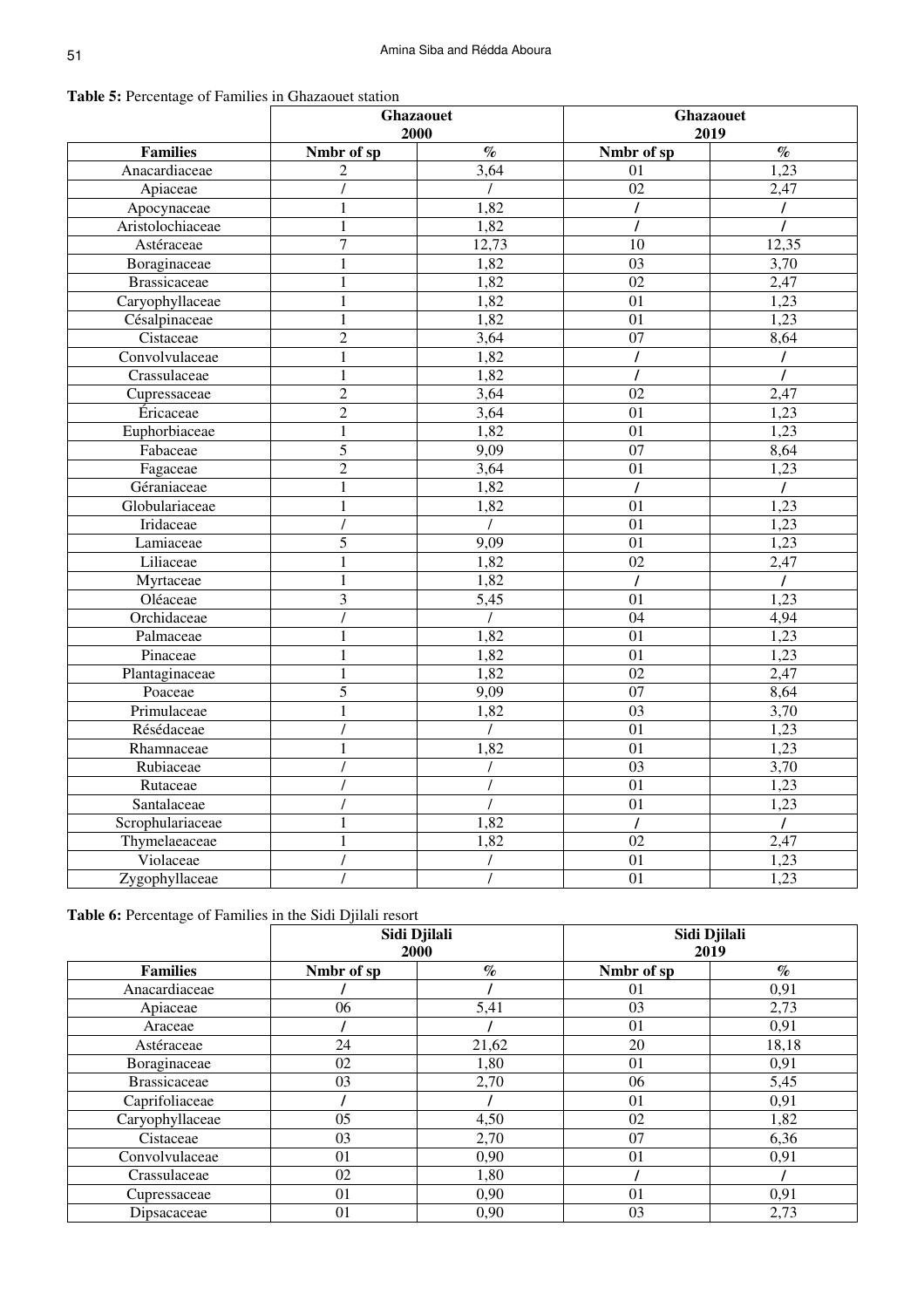| Ericaceae      |    |       | 02 | 1,82  |
|----------------|----|-------|----|-------|
| Euphorbiaceae  | 02 | 1,80  | 01 | 0,91  |
| Fabaceae       | 09 | 8,11  | 07 | 6,36  |
| Fagaceae       | 01 | 0,90  | 01 | 0,91  |
| Géraniaceae    | 02 | 1,80  | 01 | 0,91  |
| Iridaceae      |    |       | 03 | 2,73  |
| Lamiaceae      | 10 | 9,01  | 11 | 10,00 |
| Liliaceae      | 05 | 4,50  | 06 | 5,45  |
| Linaceae       |    |       | 02 | 1,82  |
| Malvaceae      | 02 | 1,80  | 01 | 0,91  |
| Oleaceae       |    |       | 03 | 2,73  |
| Palmaceae      | 01 | 0,90  | 01 | 0,91  |
| Papavéraceae   | 01 | 0,90  | 01 | 0,91  |
| Plantaginaceae | 04 | 3,60  | 02 | 1,82  |
| Poaceae        | 14 | 12,61 | 08 | 7,27  |
| Primulaceae    | 01 | 0,90  | 02 | 1,81  |
| Renonculaceae  | 02 | 1,80  | 01 | 0,91  |
| Résédaceae     | 02 | 1,80  | 03 | 2,73  |
| Rhamnaceae     | 01 | 0,90  | 03 | 2,73  |
| Rosaceae       | 01 | 0,90  | 01 | 0,91  |
| Rubiaceae      | 03 | 2,70  | 01 | 0,91  |
| Rutaceae       |    |       | 01 | 0,91  |
| Thymelaeaceae  | 01 | 0,90  | 01 | 0,91  |
| Valérianaceae  | 01 | 0,90  |    |       |

For the biogeographical types, we notice a typically Mediterranean dominance in the two stations. A percentage of 52.73% in Ghazaouet and 36.94% in Sidi Djilali, then we have the W- Mediterranean with a value of 5.45% at the level of the Ghazaouet station and 7.21% at the level of Sidi Djilali (Table 7).

**Table 7:** Percentage of biogeographic types in the Ghazaouet station

|                              | <b>Ghazaouet</b><br>2000 |          | <b>Ghazaouet</b><br>2019 |          |
|------------------------------|--------------------------|----------|--------------------------|----------|
| <b>Biogeographic types</b>   | Nmbr of sp               | $\%$     | Nmbr of sp               | $\%$     |
| Bét. Rif                     |                          |          | 01                       | 1,23     |
| CircumBor.                   | 01                       | 1,82     |                          |          |
| Circum-Méd.                  | 02                       | 3,64     | 03                       | 3,70     |
| Cosmp                        | 01                       | 1,82     |                          |          |
| End N-A /Méd                 | 01                       | 1,82     |                          |          |
| End.                         | 01                       | 1,82     | 01                       | 1,23     |
| End.N.A                      | 01                       | 1,82     | 03                       | 3,70     |
| End-Sah                      | 01                       | 1,82     | $\prime$                 | $\prime$ |
| Eur. Méd                     | $\overline{I}$           |          | 03                       | 3,70     |
| Euras                        | 02                       | 3,64     | 01                       | 1,23     |
| Euras. Af. Sept              |                          |          | 01                       | 1,23     |
| Eur-Méd                      | 01                       | 1,82     | 01                       | 1,23     |
| Ibér. Baléares. Sicile. N.A. |                          |          | 01                       | 1,23     |
| Ibéro. Maurit. Malte.        | 01                       | 1,82     | 01                       | 1,23     |
| Ibero-magrebi                | $\overline{I}$           |          | 01                       | 1,23     |
| Ibéro-Maur                   | 03                       | 5,45     | 04                       | 4,94     |
| Macar-Méd.                   | 02                       | 3,64     |                          |          |
| Macar-Méd-Irano-Tour         | 01                       | 1,82     |                          |          |
| Madère. W. Méd.              | $\prime$                 |          | 01                       | 1,23     |
| Méd.                         | 29                       | 52,73    | 34                       | 41,98    |
| Méd.Irano. Tour.             |                          |          | 01                       | 1,23     |
| Méd-As                       |                          |          | 01                       | 1,23     |
| MED-ATL                      | 01                       | 1,82     | 01                       | 1,23     |
| mérid. A.N                   | 01                       | 1,82     | 01                       | 1,23     |
| Paléo-Subtrop                | 01                       | 1,82     | 02                       | 2,47     |
| PALEO-TEMP                   | 01                       | 1,82     | $\overline{02}$          | 2,47     |
| Sub-Méd                      | $\overline{I}$           | $\prime$ | 01                       | 1,23     |
| <b>SUB-COSMOP</b>            | 01                       | 1,82     | $\overline{I}$           |          |
| W-Méd                        | 03                       | 5,45     | 16                       | 19,75    |

**Table 8:** Percentage of biogeographic types in the Sidi Djilali resort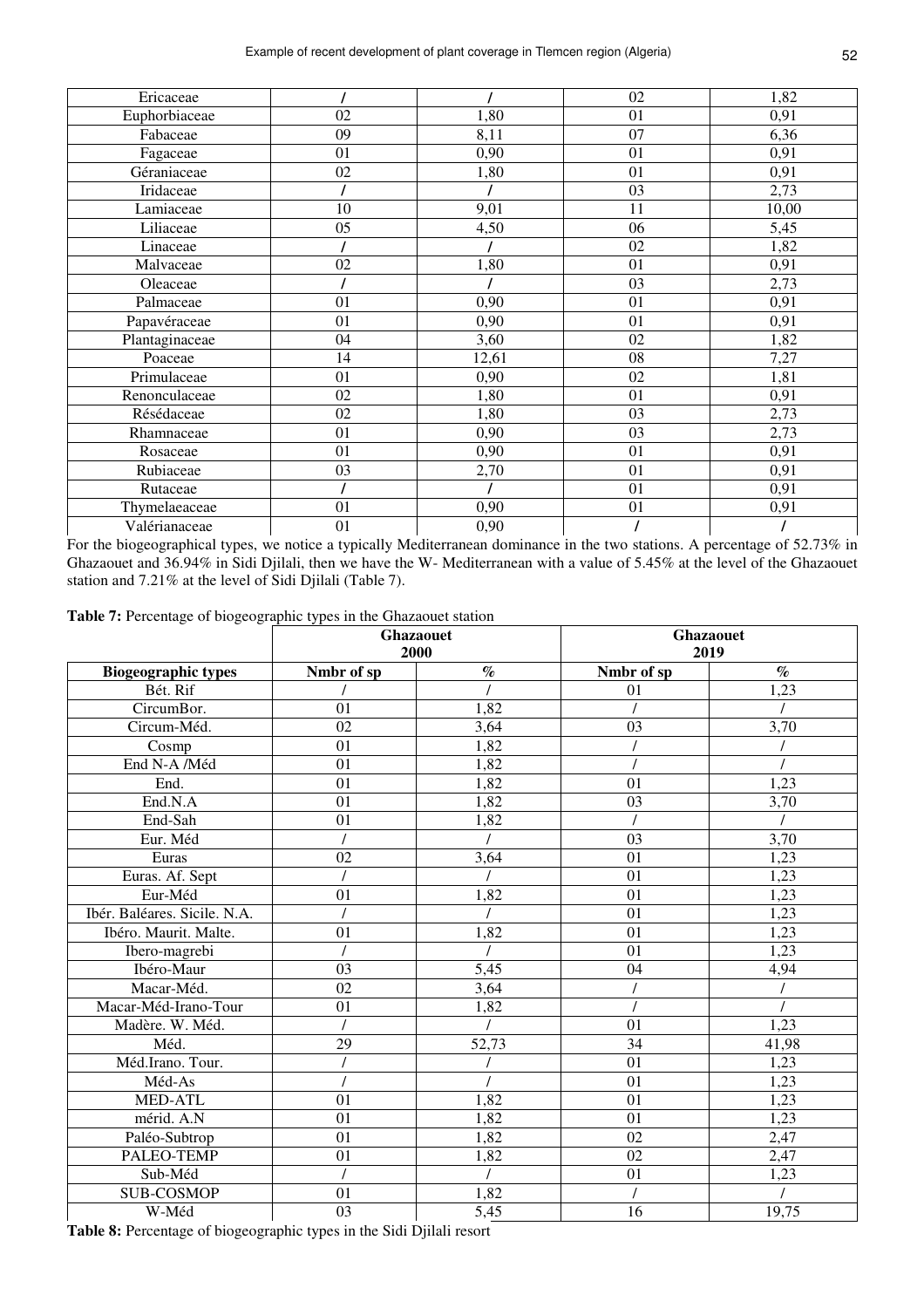|                                 | Sidi Djilali<br>2000  |                | Sidi Djilali<br>2019 |          |  |
|---------------------------------|-----------------------|----------------|----------------------|----------|--|
| <b>Biogeographic types</b>      | Nmbr of sp            | $\%$           | Nmbr of sp           | $\%$     |  |
| A.N. Sicile-Sard                | 01                    | 0,90           |                      |          |  |
| Asie - Occid                    | 01                    | 0,90           |                      |          |  |
| ATL-MED                         | 01                    | 0,90           |                      |          |  |
| <b>CANAR-MED</b>                | $\prime$              | $\prime$       | 02                   | 1,82     |  |
| <b>CIRCUM-BOR</b>               | 01                    | 0,90           | 01                   | 0,91     |  |
| Circum-Méd                      | $\overline{07}$       | 6,31           | 04                   | 3,64     |  |
| <b>COSMP</b>                    | $\overline{02}$       | 1,80           | $\overline{02}$      | 1,82     |  |
| E Méd                           | $\overline{01}$       | 0,90           | $\prime$             | T        |  |
| End                             | 01                    | 0,90           | 02                   | 1,82     |  |
| End. N. Sah                     | 01                    | 0,90           |                      | $\prime$ |  |
| <b>END-ALG-MAR</b>              |                       |                | 01                   | 0,91     |  |
| End-N-A                         | 04                    | 3,60           | 03                   | 2,73     |  |
| ESP-N-A                         |                       |                | 01                   | 0,91     |  |
| Eur-Méd                         | 01                    | 0,90           | 04                   | 3,64     |  |
| <b>EUR-AS</b>                   |                       |                | $\overline{07}$      | 6,36     |  |
| Euras.                          | 05                    | 4,50           | 01                   | 0,91     |  |
| EURAS. N. A. TRIP               | 01                    | 0,90           | 01                   | 0,91     |  |
| <b>EURAS-AJ-SEPT</b>            | 01                    | 0,90           | 01                   | 0,91     |  |
| <b>EUR-MERID-NA</b>             |                       |                | 01                   | 0,91     |  |
| Euryméd.                        | 03                    | 2,70           | 01                   | 0,91     |  |
| <b>IBER-MAURIT-MALTE</b>        | $\prime$              |                | 01                   | 0,91     |  |
| Ibéro-Maur                      | 05                    | 4,50           | 03                   | 2,73     |  |
| Ib-Maur-Cen                     | 01                    | 0,90           |                      |          |  |
| <b>MACAR-MED</b>                | 02                    | 1,80           | 02                   | 1,82     |  |
| Macar.-Euras                    | 01                    | 0,90           |                      | $\prime$ |  |
| MACAR.MED.ETHIOP.INDE           | $\prime$              | $\prime$       | 01                   | 0,91     |  |
| <b>MACAR-MED- IRANO-TOUR</b>    | 01                    | 0,90           | 01                   | 0,91     |  |
| Madère W. Méd                   | 01                    | 0,90           |                      |          |  |
| Méd.                            | 41                    | 36,94          | 43                   | 39,09    |  |
| Méd. Sah.-Iran-Tour             | 01                    | 0,90           |                      |          |  |
| MED-AS                          | 01                    | 0,90           |                      |          |  |
| <b>MED-ATL</b><br>Méd-Iran-Tour | 02<br>$\overline{02}$ | 1,80<br>1,80   | 02<br>01             | 1,82     |  |
| N.A.-Sicile                     | 01                    | 0,90           |                      | 0,91     |  |
| <b>NA</b>                       | $\overline{I}$        | $\overline{I}$ | 01                   | 0,91     |  |
| <b>NA-TRIP</b>                  |                       |                | 01                   | 0,91     |  |
| PALEO-SUBTROP                   | 02                    | 1,80           | 02                   | 1,82     |  |
| Paleo-Temp.                     | 04                    | 3,60           | 04                   | 3,64     |  |
| S. Méd                          | 02                    | 1,80           |                      |          |  |
| SAH                             | 01                    | 0,90           | 01                   | 0,91     |  |
| SAH-SUB-MED                     | 01                    | 0,90           | $\prime$             |          |  |
| S-MED-SAH                       | 01                    | 0,90           | 01                   | 0,91     |  |
| <b>SUB-COSM</b>                 | 01                    | 0,90           | 02                   | 1,82     |  |
| <b>SUB-MED</b>                  | 01                    | 0,90           | 02                   | 1,82     |  |
| W-Méd.                          | ${\bf 08}$            | 7,21           | $10\,$               | 9,09     |  |
|                                 |                       |                |                      |          |  |

### **Comparison between the vegetation states of 2000 and 2019**

If we compare the floristic tables of the two periods (2000 and 2019) for the two stations, we see an increase in the number of species for the Ghazaouet station, it goes from 55 species to 81, while for the Sidi station Djilali a stability in number of species is noticed (Table 9).

This change is also reflected in the disappearance of 45 species in Ghazaouet and the appearance of 71 new species. The disappearance also of 66 species against an appearance of 65 new species at the level of the station of Sidi Djilali.

Among the species that have disappeared in the Ghazaouet station are :*Juniperus phoenicea*, *Olea europea*, *Quercus ilex* and *Tetraclinis articulata*. The species that have appeared are :*Gennaria diphylla*, *Hippocrepis mulisiliquosa*, *Plantago*, etc.

For the region of Sidi Djilali we can cite as an example the disappearance of *Juniperus oxycedrus*, *Rosmarinus officinalis*, *Marrubium vulgar* and others. For the species that have appeared we have :*Arbutus unedo*, *Calendula arvensis*, *Teucrium polium*, etc.

This change in the values of the number of species necessarily introduces a percentage change in morphological,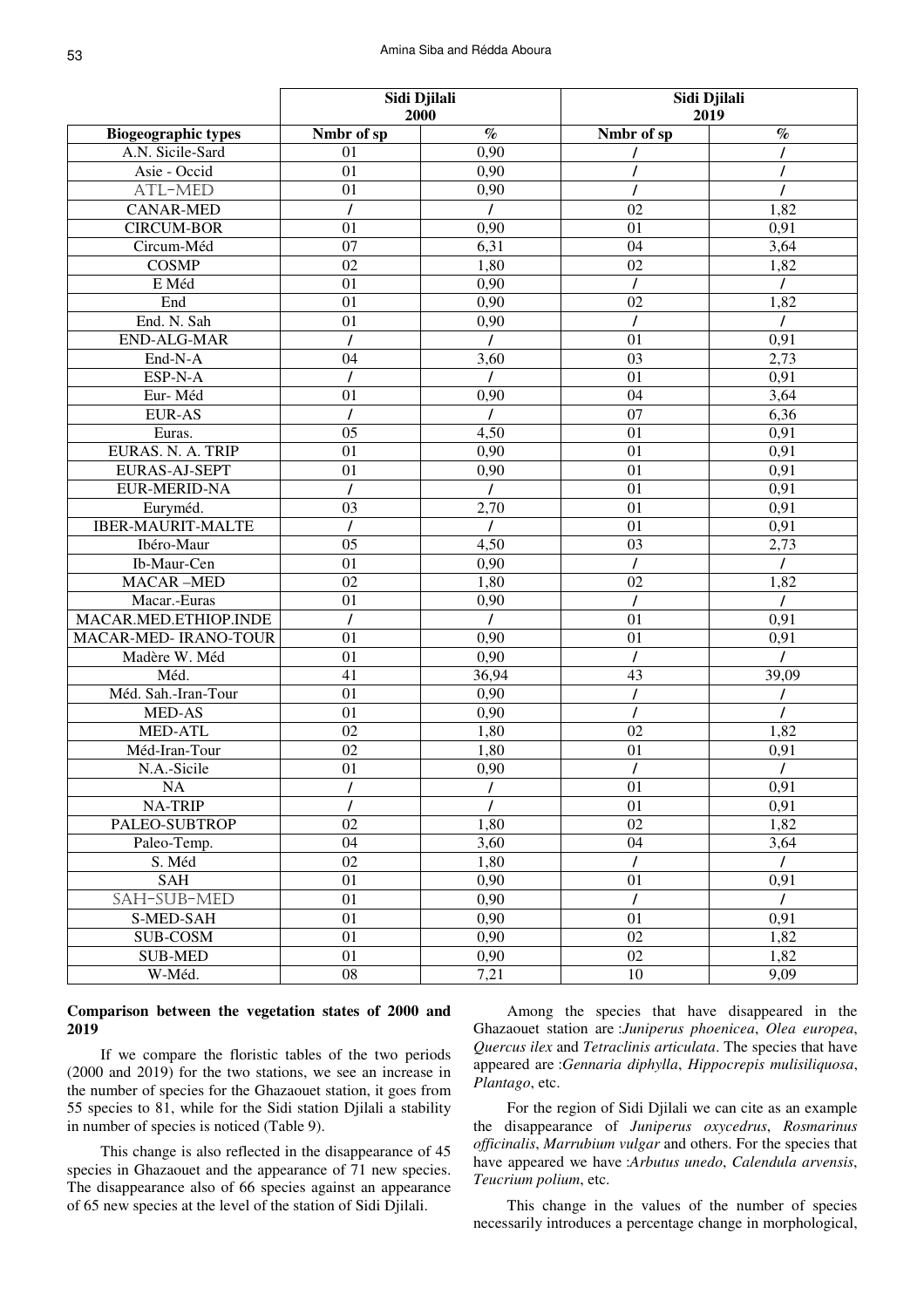biological and biogeographic types as well as systematic composition.

For the Ghazaouet station, there is a decrease in the percentages of morphological types, it is from 36.36% to 23.46% for annual grasses, from 52.73% to 51.85% for perennial woody plants and a increase from 10.91% to 24.69% for perennial grasses.

Two increases are also noted for the Sidi Djilali station in terms of perennials, from 33.33% to 34.55% for herbaceous plants and from 8.11 to 16.36 for woody plants. On the other hand, annual herbaceous plants have decreased from 58.56% to 49.09%.

Regarding the biological types the variations were as follows : An increase in chamephytes (from 32.73% to 43.21%), hemicryptophytes (from 7.27% to 12.35%) and geophytes (from 3.64% to 11,11%) for the Ghazaouet region followed by a decrease in therophytes (from 32.73% to 23.46%) and phanerophytes (from 23.64% to 9.88%). For the second station of Sidi Djilali, the increase in values was at the level of chamephytes (from 25.23% to 30.91%) and phanerophytes (from 2.70% to 10%) and a decrease for the other types (Thérohytes: from 41.44% 38.18%, Hemicryptophytes :from 20.72% to 11.82% and Geophytes : from 9.91% to 9.09%).

Regarding the botanical families, we noted many changes where there is even a disappearance or appearances of the families between the two periods and for the two stations.

The number of families inventoried is increasing for the two stations (30 in 2000 against 32 in 2019 for Ghazaouet and 29 in 2000 against 35 in 2019 for Sidi Djilali).

This increase implies disappearances and appearances at the level of families, because we noted at the level of the Ghazaouet station in 2019, the disappearance of 07 families and the appearance of 09 new families. While for the Sidi Djilali station we have the disappearance of 02 families against the appearance of 08 new families.

For the Ghazaouet station, we noted the disappearance of several families such as Apocynaceae, Aristolochiaceae, Myrtaceae, Geraniaceae, ..... In equivalent, we have the appearance of Apiaceae, Iridaceae, Orchidaceae, ....etc. (Table 9).

The other permanent families have marked a change in the number of species which can be summed up in an increase in numbers for Asteraceae, Borraginaceae, Cistaceae, Fabaceae,… ..and a decrease for Anacardiaceae, Oleaceae… .etc.

The change in these numbers is very remarkable for the Sidi Djilalli station or the appearance of several new families such as : Apiaceae, Ericaceae, Linaceae, Oleaceae, etc. and the disappearance of only two families which are the Crassulaceae and the Valerianaceae (Table 9).

For Apiaceae, Asteraceae, Fabaceae, Malvaceae and other families, an increase in the number of species is marked. Overall, the number of families inventoried has increased for our two plant stations.

Table 9: Summary of the floristic diversity of the two stations between 2000 and 2019

|                                          |    | Ghazaouet Sidi Djilali |
|------------------------------------------|----|------------------------|
| Total number of species in 2000          | 55 |                        |
| Total number of species in 2019          | 81 | 110                    |
| Number of species not found in 2019      | 45 | 66                     |
| Number of new species in 2019            | 71 | 65                     |
| Number of families inventoried in 2000   | 30 | 29                     |
| Number of families inventoried in 2019   | 32 | 35                     |
| Number of families not found in 2019     | 07 | 02                     |
| Number of new families in 2019           | 09 | 08                     |
| Biogeographic types in 2000              | 20 | 36                     |
| Biogeographic type in 2019               | 22 | 32                     |
| Disappeared biogeographic types          | 07 | 13                     |
| Biogeographical types that have appeared | 09 | 09                     |

Finally for the biogeographic types, the dominance is still for the Mediterranean element with a value of 29 in 2000 and 34 in 2019 for the Ghazaouet region. Species of W-Med origin have increased dramatically from 3 in 2000 to 16 in 2019.

We still note a dominance of Mediterranean elements for the second station of Sidi Djilali with a value of 41 in 2009 and 43 in 2019; for the W-Med element we have 08 in 2009 and 10 in 2019; for the Circum-Med we note a decrease (07 in 2009 to 04 in 2019).

On the other hand, these stations have seen the appearance of 09 new biogeographic types in 2019 and the disappearance of 07 biogeographic types for Ghazaouet and 13 biogeographic types for Sidi Djilali.

#### **Discussion**

A total of 55 species inventoried in the littoral seems a very low number compared to that of the steppe where we meet 111 species, but this value becomes more important in 2019 where it increases to 81 species following the increase in precipitation. It remains almost stable with 110 species in the steppe zone.

Biologically, the coastal part (Ghazaouet) and the steppe part (Sidi Djilali) have experienced chaméphytisation of the plant cover.

Quézel (2000) points out that one of the reasons likely to account for this richness in the Mediterranean region is undoubtedly its richness in Therophytes.

Kadi Hanifi (2003) confirmed that the regression of steppe formations generally results in chamephytisation by thorny species devoid of economic interest and neglected by livestock.

In our case, there is an increase in chamephytes for the Ghazaouet region, moreover the increase is noted even for the other types except the phanerophytes and the therophytes which regressed.

The Sidi Djilali station has undergone a regression at the level of three biological types (Therophytes, Hemicryptophytes and Geophytes).

This regression is reflected by the influence of several factors, mainly human action. This has already been reported by Nedjraoui *et al*. (2008) or they confirmed that On the human level, the demographic growth of the steppe zones is stronger than that recorded in the rest of the country.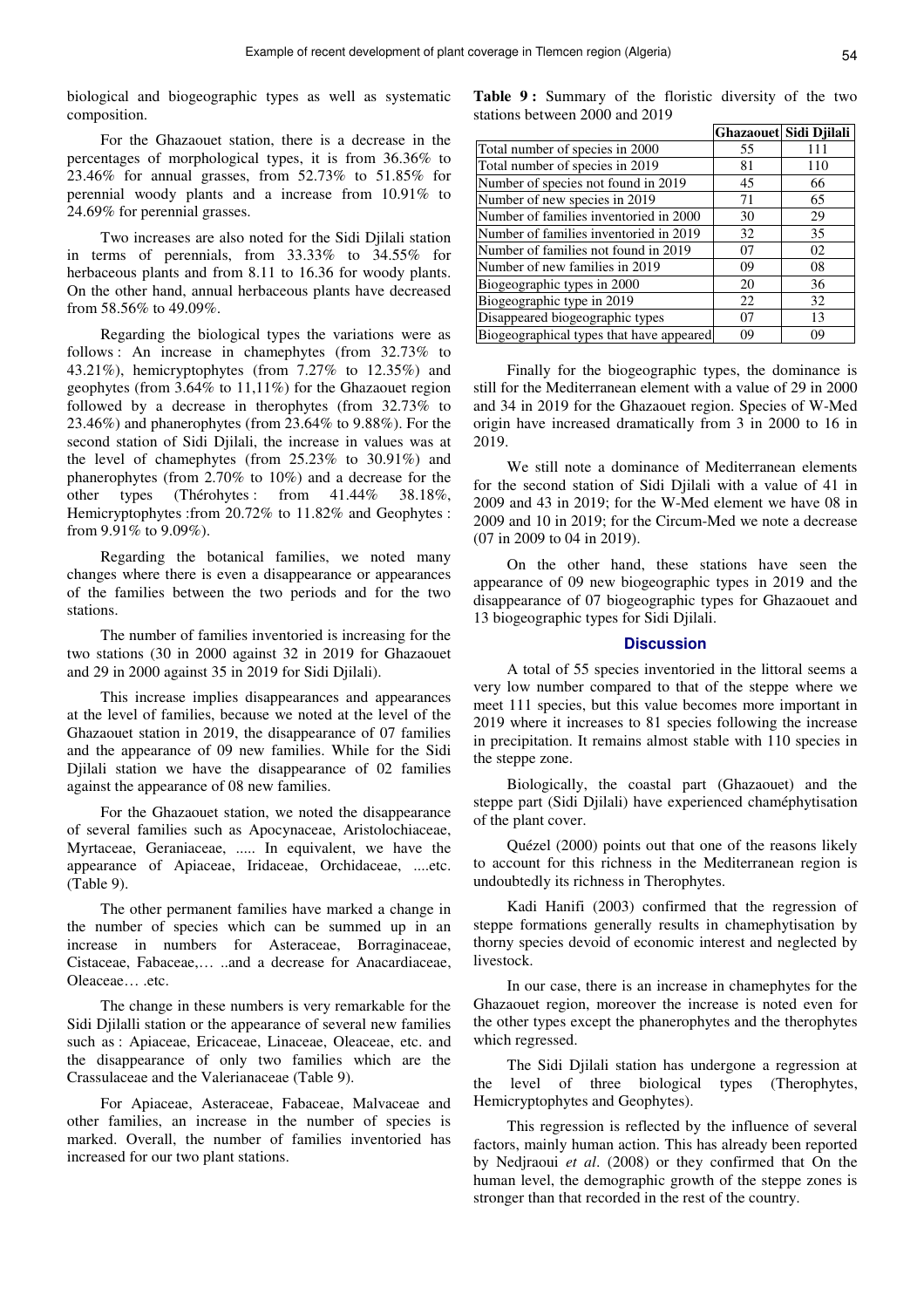The intense anthropization and pollution that our study area continues to suffer explains the invasion of Therophyte species which are generally annual herbaceous plants, which is shown in Table 6.

Climatic conditions can have some influence on the dynamics of vegetation. Quézel (2000) asserts that the current climatic conditions are not a favorable factor for this reconstitution. On the other hand in this study we notice that after 2000 there was a certain increase in rainfall on the coast (Ghazaouet station) which created certain favorable conditions for a dynamic rather progressive than regressive. This climatic influence is reflected in the increase in the number of species and botanical families recorded between 2000 and 2019. This improvement in climatic factors is reflected in the appearance of Orchids on the coast.

The improvement of these climatic conditions is also marked by a certain decrease in the dry period of this station.

Vegetation plays a fundamental role in the structure and functioning of the ecosystem, of which it constitutes an expression of biological potential. However, the natural vegetation cover is subject to a double edaphoclimatic stress on the one hand and anthropogenic on the other hand (Bouchetata *et al*., 2010).

Despite the improvement in climatic conditions, anthropogenic action has its influence on the degradation of the vegetation cover.

Bouazza et*al*. (2010) confirmed that Tlemcen is one of the richest regions in plant biodiversity combined with high endemism, but this region has undergone very significant and relatively recent human action. Man continuously exercises his destroying action, as is the case with our coastline or the realization of a motorway project leading to a series of disappearances of trees, this is well reflected in the results cited above. Or the number of phanerophytes to decrease from 23.64% to 9.88%.

Di Castri (1981) and Quézel (1989) show that intense anthropic action (deforestation, fire, grazing, cultivation and various crimes) leads to a decrease in forest areas, estimated at between 1 and 3% per year (Quézel *et al*., 1990), formed mainly by pre-forest, chamaephytic and nano-phanerophytic species, which explains the total disappearance of evergreen tree forests in the Mediterranean region and their replacement by fairly open environments, which occupy almost the entire forest.

Fires also play a big role in modifying the vegetation cover. According to Benderradji *et al*. (2004), during the decade 1990-2000, forest fires covered the equivalent of 155,285 hectares in northeastern Algeria.

Every year, fires devastate considerable areas of forests in the state of Tlemcen. During the period 2010-2015, 227 declared outbreaks wiped out an area of 52 38.8 ha (Houacine, 2016).

## **Conclusion**

The diachronic study of the evolution of vegetation in the Tlemcen region shows that between the period of 2000 and 2019, there is a certain progressive dynamic, especially in the Ghazaouet region.

Species, families and biogeographic types have appeared and disappeared on the coast as well as on the steppe.

This progressive floristic dynamic is partly due to the climatic conditions which have evolved especially in the resort of Ghazouet.

It is true that this finding is stationary, but it may prompt us to step up our studies in this direction to answer several questions : Are the changes that have appeared temporary ? Does the anthropogenic effect have more influence than the climate side on the evolution of vegetation.

It is very important to study other stations to be able to come out with more confirmed conclusions.

#### **References**

- Aboura, R. (2011). Contribution a l'étude des atriplexaies en Algérie occidentale, aspects physionomiques et phytodynamiques. *Thèse Doc. Univ. Tlemcen*, 156 p.
- Acherkouk, M. et Elhoumaizi M. (2012). Evaluation de l'impact des aménagements pastoraux sur la dynamique de la production des pâturages dégradés au Maroc oriental. *Ecologia Mediterranea*, 39(2): 69-84.
- Babali, B. (2014). Contribution a une étude phytoécologique des monts de Moutas (Tlemcen- Algérie occidentale) : aspects syntaxonomique, biogéographique et dynamique. *Thèse Doc.Univ Tlemcen*, 160p.
- Bahi, K.; Miara, M. et hadjadj-Aoul S., 2020 Approche diachronique de la flore des bassins fermes halomorphes de la région d'Oran (N-O Algérie). *Bulletin de la Société Royale des Sciences*. 89: 147– 163.
- Bangirinama, F.; Bigendako, M.; Lejoly, J.; Noret, N.; De Canniere, C. and Bogaert, J. (2010). Les indicateurs de la dynamique post-culturale de la végétation des jachères dans la partie savane de la réserve naturelle forestière de Kigwena (Burundi). *Plant Ecology and Evolution*. 143(2): 138–147.
- Barbero, M. (2003). Notice de la carte de la végétation du parc national du Mercantour aux 1/100 000 répartitions des séries dynamiques de la végétation dans le contexte biogéographique des alpes- maritimes et de la haute-Provence. *Ecologia Mediterranea*. 29(2): 217-246.
- Barka, F. (2009). Contribution a l'étude de la biodiversité végétale dans le parc national de Tlemcen et la stratégie de préservation pour un développement durable. Mémoire de magister. *Université de Tlemcen. Thèse Doc. Univ. Tlemcen*, 290p.
- Beldjilali, F. (2016) L'étude de la dynamique de la structure du couvert végétal dans l'exposition sud des monts de Tlemcen. *Thèse master. Univ. Tlemcen*, 40p.
- Benabadji, N.; Aboura, R. and Benchouk, F. (2009). La régression des steppes méditerranéennes : le cas d'un facies a lygeum spartum L. D'Oranie (Algerie). *Ecologia Mediterranea*. Vol. 35: 75-89.
- Benabadji, N. (1995). Etude phytoécologique de la steppe à Artemisia herba-alba Asso. et à Salsola vermiculata L. au Sud de Sebdou (Oranie, Algérie). *Thèse. Doct. Es-Sc. Univ. Tlemcen*. 153 p + 150 p annexes.
- Benderradji, M.; Alatou, D. and et Arfa, A. (2004). Bilan des incendies de forêts dans le Nord-Est algérien Cas de Skikda, Annaba et El tarf, période 1990-2000. *Forêt méditerranéenne*. 35(3): 211-218.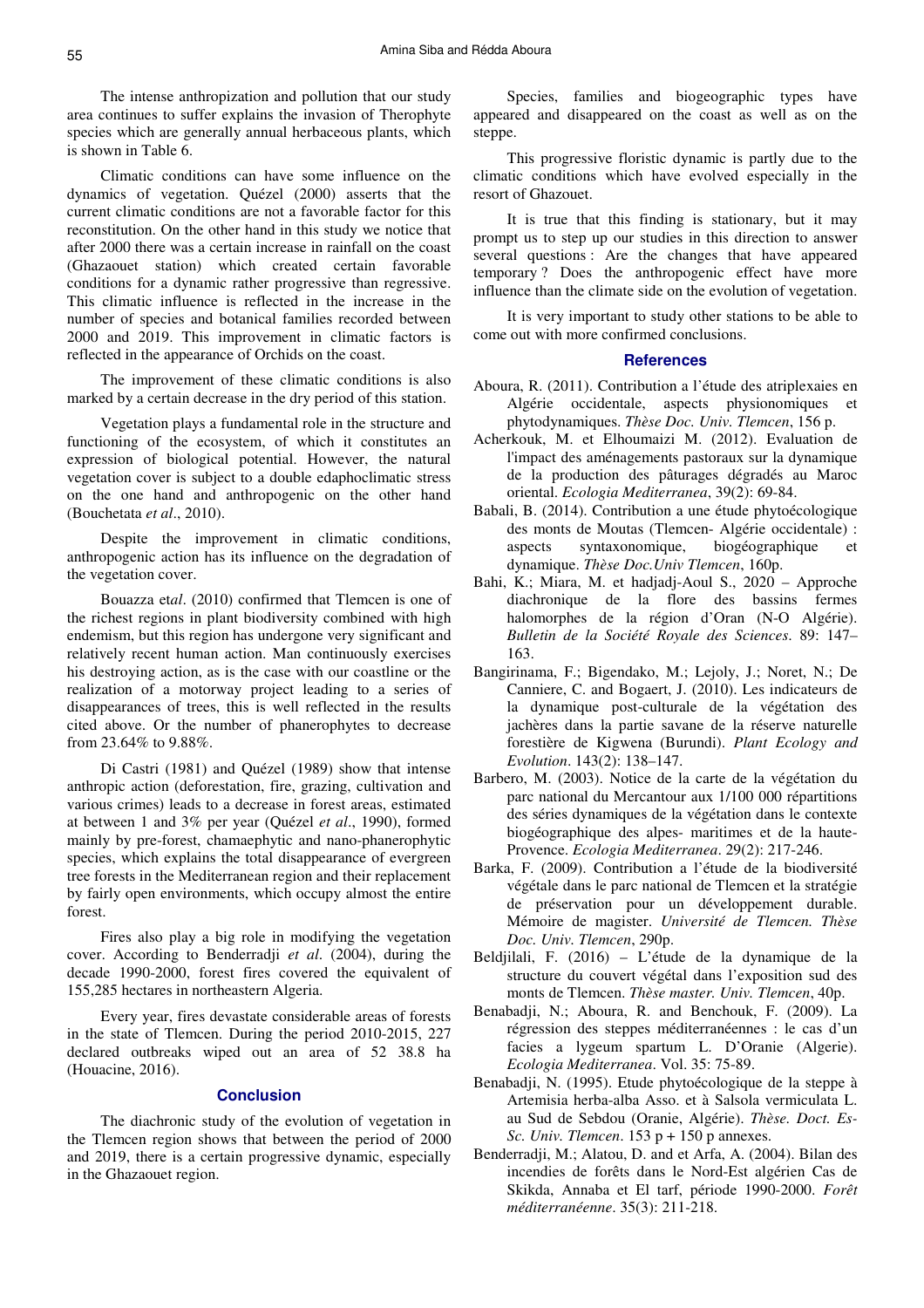- Benmechta, I.; Aboura, R. and Babali, B. (2021). Composition and diversity of *Osyris* L. (Santalales Santalacae) communities in the Tlemcen region. Biodiversityjournal. 12(2): 369-378.
- Bestaoui, K. (2001). Contribution a une étude syntaxonomique et écologique des matorrals de la région de Tlemcen. Thèse. Magistère. Univ. Tlemcen,  $184 p + \text{annexes.}$
- Bommel, P. (2000). Un simulateur pour explorer les interactions entre dynamiques de végétation et de pâturage. Impact des stratégies sur les configurations spatiales. SIG et simulations. 10(10): 107-130.
- Bonin, G.; Aubert, M.; Barbero, J.; Gamisans, M.; Gruber, R.; Loisel, P.; Quézel, H.; Sandoz, M.; Thinon, G. et Vedrenne (1983). Mise en évidence de la dynamique de quelques écosystèmes forestiers et preforestiers provençaux aux étages méditerranéens S.L. a l'aide des taxons indicateurs. Végétation. 54(2): 79-96.
- Bouazza, M. and Benabadji, N. (2010). Changements climatiques et menaces sur la végétation en Algérie occidentale. Changements climatiques et biodiversité. Vuibert –APAS. Paris.101 –110.
- Bouazza, M.; Benabadji, N.; Loisel, R. and Mahboubi, A. (2001). Bilan de la flore de la région de Tlemcen (Oranie – Algérie). Forêt méditerranéenne. XXII. n°2-7. 130–136.
- Bouazza, M.; Benabadji, N.; Loisel, R. and Metge, G. (2004). Evolution de la végétation steppique dans le Sud-Ouest de l'Oranie (Algérie). *Rev. Ecol. Med*. T 30, fasc. 2 : 219-233.
- Bouchetata, T.B. and Bouchetata, A.A. (2010). Dégradation des écosystèmes steppiques et stratégie de développement durable. Mise au point méthodologique appliquée à la State de Nâama (Algérie). Rev. Développement durable et territoires Économie, géographie, politique, droit, sociologie. Varia (2004- 2010) | 2005.
- Boudjema, M. (2017). Parc national de Tlemcen. Dynamique de la couverture végétale et perspective. Thèse Master. Univ. Tlemcen, 79p.
- Bouiadjra, S.; El-Zerey, W. and Benabdeli, K. (2011). Etude diachronique des changements du couvert végétal dans un écosystème montagneux par télédétection spatiale : cas des monts du Tessala (Algérie occidentale). *Physio-Géo*. 5: 211-225.
- Boudjema, M. (2017). Parc national de Tlemcen. Dynamique de la couverture végétale et perspective. Thèse Master. Univ. Tlemcen, 79p.
- Braun-Blanquet, J. (1951). Les groupements végétaux de la France méditerranéenne. C.N.R.S.Paris.297p.
- Chekchaki, S.; Zaafour, M.D. and Beddiar (2020). Cartographie diachronique de la dynamique forestière et évolution de l'invasion des subéraies et des eucalyptaies par l'acacia noir (*acacia mearnsii* de wild) dans le parc national d'el kala (nord-est algerien). Physio-Géo. 15: 233-257.
- Chermat, S.; Gharzouli, R. and Djellouli, Y. (2016). Phytodynamique des groupements steppiques de djebel zdimm en Algerie nord-orientale. *Ecologia mediterranea*. 42(1): 51-63.
- Di Castri, E. (1981). Mediterranean-type shrubland of the world. In : Di Castri F, Goodall D.W. & Specht R.L. (eds.) Mediterranean-type of the world. *Elsevier. Amsterdam*.11: 1-52.

Gaussen, H. (1954). Géographie des plantes. Ed. 2, 233 p.

- Ghezlaoui, S. and Benabadji, N. (2017). La végétation des monts de Tlemcen (Algérie). Aspect phytoécologique. *Botanica Complutensis*. 42: 101-124.
- Haddouche, D. (2009). La télédétection et la dynamique des paysages en milieu aride et semi-aride en Algérie : cas de la région de Naama. *Thèse doc. Univ.Tlemcen*, 211p.
- Hessas, N. (2005). Evaluation cartographique er évolution diachronique par télédétection du risque incendie de forêt. Simulation de la propagation du feu dans le bassin versant du paillon, nice, alpes-maritimes.Thèse Doc. Univ. Joseph Fourier, 438p.
- Houacine, N. (2016). Analyses des incendies de forêts de la State de Tlemcen : période (2010-2015). *Master. Univ. Tlemcen*, 81p.
- Kadi Hanifi, H. (2003). Diversité biologique et phytogéographique des formations à Stipa tenacissima L. de l'Algérie. *Rev. Sèch*. 14(3) : 169-179.
- Kerrache, G. (2019). Dynamique de la végétation forestière et impact des travaux du preamenagement forestier dans les monts de daïa-Saïda (ouest algerien). *Lebanese Science Journal*. 20(2): 230-247.
- Marega, O.; San Emeterio, J.; Fall, A. and Andrieu, J. (2021). Cartographie par télédétection des variations spatiotemporelles de la couverture végétale spontanée face a la variabilité pluviométrique au sahel : approche multi scalaire. *Physio-Géo*. 16: 1-28.
- Nebia, F. (2016). Détection et évaluation des changements dans la dynamique de la végétation dans les monts de Tlemcen par une approche paysagère. *Thèse Master. Univ. Tlemcen*, 37p.
- Nedjraoui, D. and Bédrani, S. (2008). La désertification dans les steppes algériennes : causes, impacts et actions de lutte. Vertigo. La revue électronique en sciences de l'environnement.Volume 8 Numéro 1.
- Noël Gansaonré, R.; Benewindé, J.; Zoungrana, B. and Isidore Yanogo, P. (2020). Dynamique du couvert végétal à la périphérie du Parc W du Burkina Faso. *Revue belge de géographie*. 1.2021: 1-23.
- Oukil, Y.; Kourgli, A. and Guettouche, M. (2020). L'apport de la géomatique a la gestion des parcours steppiques. Cas de la région de Djelfa dans le sud algérois. *Research Gate*. 12(1): 33-47.
- Ozenda, P. (1954). Observation sur la végétation d'une région semi-aride : les hauts plateaux du Sud Algérois. Bull. Soc. Hist. Nat. AFN; 45: 189-224.
- Quense, J. (2011). Changement climatique et dynamique de la vegetation dans les Andes du chili central, depuis le milieu du XXeme siècle : l'exemple de la vallée de yerba loca. Thèse Doc. Univ. Grenoble. 271p.
- Quézel, P. and Santa, S. (1962). Nouvelle flore de l'Algérie et des régions désertiques méridionales. 2 Vol. C.N.R.S. Paris. 1170 p.
- Quézel, P.; Medail, F.; Loisel, R. and Barbero, M. (1999). Biodiversité et conservation des essences forestières du bassin méditerranéen. *Unasylva*. 197: 21-28.
- Quézel, P. (1989). Mise en place des structures de végétation circum-méditerranéenne actuelle. C.W. J. University of California. Davis. MAB symposium, XVI Int. Grasslands Congress. 16-32.
- Quézel, P. (2000). Réflexion sur l'évolution de la flore et de la vegetation au Maghreb méditerranéen. Ibis. Press. Edit. Paris, 117 – 157.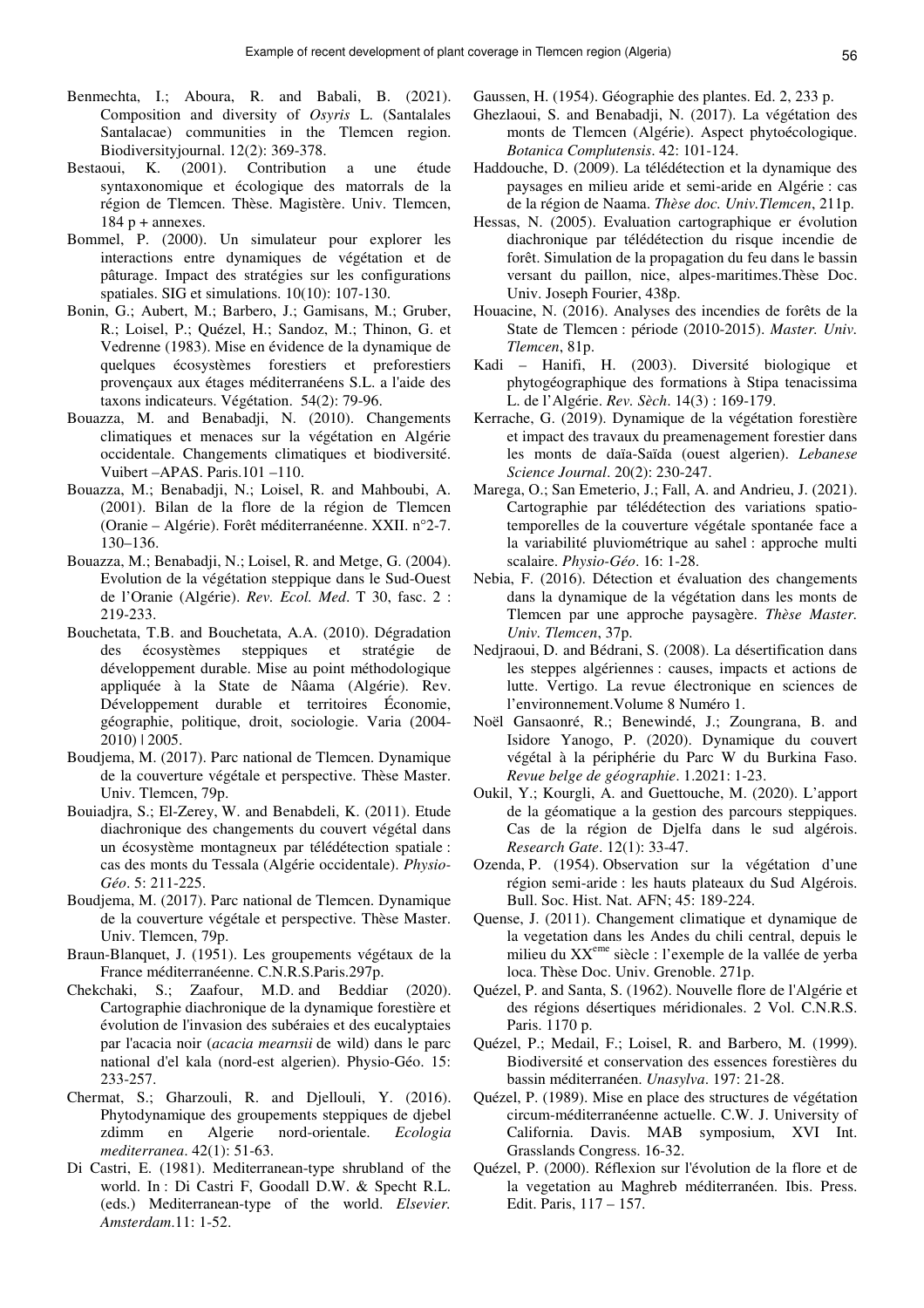- Quezel, P.; Barbero, M.; Bonin, G. and Loisel, R. (1990). Recent plant invasions in the Centro Mediterranean region. In DICSTRI et *al* –"Biological Invasions" : 5160, Klower Pub.
- Regagba, Z. (2012). Dynamique des populations végétales halophytes dans la région sud-est de Tlemcen. Aspects phytoécologiques et cartographiques. *Thèse Doc. Univ. Tlemcen*, 169p.
- Stambouli-Meziane, H.; Bouazza, M. and Thinon, M. (2009). La diversité floristique de la vegetation psammophyle de la région de Tlemcen (nord- ouest Algérie). *Elsevier*. V. 1.111. Prn : 29/04/2009, 1-9.
- Sylla, D.; Ba, T. and Guisse, A. (2019). Cartographie des changements de la couverture végétale dans les aires protégées du Ferlo (nord Sénégal) : cas de la réserve de biosphère. *Physio-Géo*. 13: 115-132.
- Torahi, A. (2012). Forest mapping and change analysis, using satellite imagery in zagros mountain, iran. *Lebanese Science Journal*. 14(2): 63-75.
- Zennouche, S. (2015). Espace écologique et évolution diachronique des changements spatiaux dans l'écosystème steppique de Tlemcen. Thèse Magister. Univ. Tlemcen. 160p.

| Species inventoried in the Ghazaouet 2000 station |                     |                    |                        |                                 |  |  |  |
|---------------------------------------------------|---------------------|--------------------|------------------------|---------------------------------|--|--|--|
| <b>Taxa</b>                                       | <b>Families</b>     | Morphological type | <b>Biological type</b> | <b>Biogeographic type</b>       |  |  |  |
| Ampelodesmos mauritanica                          | Poaceae             | $L\overline{V}$    | <b>CH</b>              | W-Méd                           |  |  |  |
| Anagallis arvensis subsp phonicea                 | Primulaceae         | HA                 | TH                     | $\overline{\text{Sub}}$ -Cosmop |  |  |  |
| Anthyllis tetraphylla                             | Fabaceae            | HA                 | TH                     | Med                             |  |  |  |
| Aristolochia baetica                              | Aristolochiaceae    | HA                 | GE                     | Ibero-Mar                       |  |  |  |
| Asparagus stipularis                              | Liliaceae           | <b>HV</b>          | $\overline{\text{GE}}$ | Macar-Med                       |  |  |  |
| Asteriscus maritimus                              | Asteraceae          | LV                 | <b>CH</b>              | Merid.AN                        |  |  |  |
| atractylis humilis                                | Asteraceae          | <b>HV</b>          | HE                     | Ibéro-Maur                      |  |  |  |
| avena sterilis                                    | Poaceae             | HA                 | TH                     | Macar-Méd-Irano-Tour            |  |  |  |
| Bellis annua                                      | Asteraceae          | HA                 | TH                     | Circum-Méd.                     |  |  |  |
| <b>Bromus</b> lanceolatus                         | Poaceae             | HA                 | TH                     | Paleo-Temp                      |  |  |  |
| <b>Bromus</b> rubens                              | Poaceae             | HA                 | TH                     | Paléo-Subtrop                   |  |  |  |
| Calycotome villosa sub termedia                   | Fabaceae            | LV                 | CH                     | Méd                             |  |  |  |
| Centaurea pullata                                 | Asteraceae          | HA                 | TH                     | Méd                             |  |  |  |
| Ceratonia siliqua                                 | Cesalpinaceae       | LV                 | $\overline{PH}$        | Méd                             |  |  |  |
| Chamaerops humilis                                | Palmaceae           | LV                 | CH                     | W-Méd                           |  |  |  |
| chrysanthemum coronarium                          | Asteraceae          | HA                 | TH                     | Méd.                            |  |  |  |
| Chysanthemum grandiflorum                         | Asteraceae          | HA                 | <b>TH</b>              | Méd.                            |  |  |  |
| Cistus monspeliensis                              | Cistaceae           | LV                 | CH                     | Méd.                            |  |  |  |
| Cistus villosus                                   | Cistaceae           | LV                 | <b>CH</b>              | Méd                             |  |  |  |
| Convolvulus althaeoides                           | Convolvulaceae      | HA                 | <b>TH</b>              | Macar-Méd.                      |  |  |  |
|                                                   | Thymelaeaceae       | HV                 | CH                     | Méd.                            |  |  |  |
| Daphne gnidium                                    | Boraginaceae        | HA                 | HE                     | Méd.                            |  |  |  |
| Echium vulgare<br>Erica arborea                   | Ericaceae           | LV                 | CH                     | Méd                             |  |  |  |
| Erica multiflora L.                               | Éricaceae           | LV                 | <b>CH</b>              | Méd.                            |  |  |  |
| Erodium moschatum                                 |                     |                    | <b>TH</b>              |                                 |  |  |  |
|                                                   | Geraniaceae         | HA                 |                        | Méd                             |  |  |  |
| Euphorbia paralias                                | Euphorbiaceae       | LV                 | CH                     | Med-Atl                         |  |  |  |
| Genista tricuspidata                              | Fabaceae            | LV                 | <b>CH</b>              | End.N.A                         |  |  |  |
| Globularia alypum                                 | Globulariaceae      | LV                 | <b>CH</b>              | Méd                             |  |  |  |
| Hordeum murinum                                   | Poaceae             | HA                 | <b>TH</b>              | Circumbor.                      |  |  |  |
| Juniperus phoenicea                               | Cupressaceae        | LV                 | PH                     | Circum-Med                      |  |  |  |
| ligustrum japonicum                               | Oleaceae            | LV                 | PH                     | Euras                           |  |  |  |
| Marrubium vulgare                                 | Lamiaceae           | HV                 | HE                     | Cosmp                           |  |  |  |
| Myrtus communis                                   | Myrtaceae           | LV                 | PH                     | Med                             |  |  |  |
| Nerium oleander                                   | Apocynaceae         | LV                 | PH                     | Méd                             |  |  |  |
| Olea europea                                      | Oleaceae            | LV                 | PH                     | Méd                             |  |  |  |
| Pallenis spinosa                                  | Asteraceae          | ${\rm HV}$         | $\rm HE$               | Eur-Méd                         |  |  |  |
| Phillyrea angustifolia                            | Oleaceae            | ${\rm LV}$         | PH                     | Méd                             |  |  |  |
| Pinus marítima                                    | Pinaceae            | ${\rm LV}$         | PH                     | Méd.                            |  |  |  |
| Pistacia lentiscus L.                             | Anacardiaceae       | ${\rm LV}$         | PH                     | Méd                             |  |  |  |
| Pistacia terebinthus                              | Anacardiaceae       | ${\rm LV}$         | PH                     | Méd.                            |  |  |  |
| Plantago lagopus                                  | Plantaginaceae      | HA                 | TH                     | Méd.                            |  |  |  |
| prasium majus                                     | Lamiaceae           | ${\rm LV}$         | CH                     | Med                             |  |  |  |
| Quercus coccifera                                 | Fagaceae            | ${\rm LV}$         | PH                     | Méd                             |  |  |  |
| Quercus ilex                                      | Fagaceae            | LV                 | PH                     | Méd                             |  |  |  |
| Raphanus raphanistrum                             | <b>Brassicaceae</b> | HA                 | TH                     | Méd                             |  |  |  |
| rosmarinus tournefortii                           | Lamiaceae           | ${\rm LV}$         | CH                     | End.                            |  |  |  |

**APPENDICES**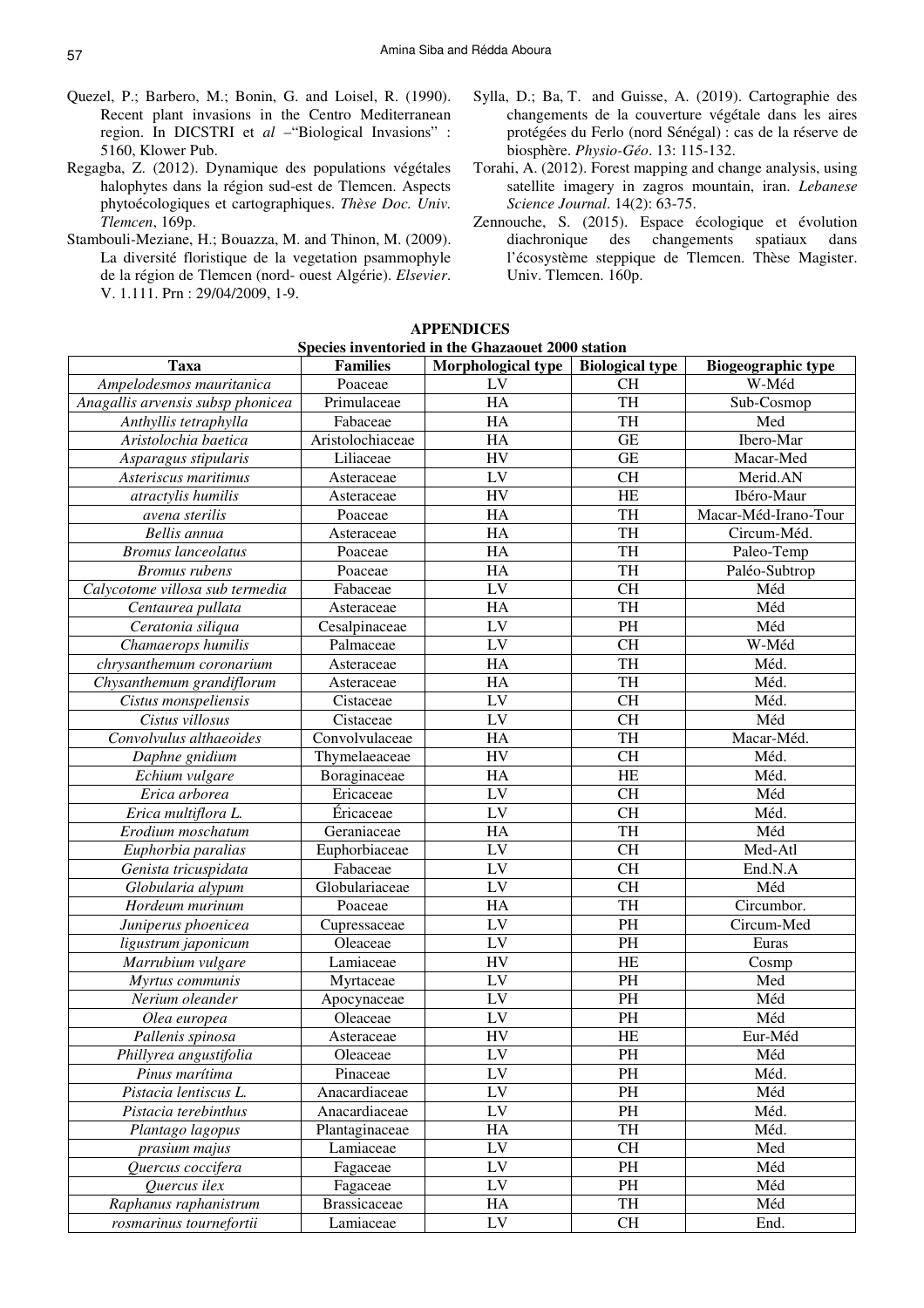| Scorpiurus muricatus       | Fabaceae         | HA | TH | Méd                   |
|----------------------------|------------------|----|----|-----------------------|
| scrophularia laevigata     | Scrophulariaceae | HA | TH | End N-A /Méd          |
| Sedum acre                 | Crassulaceae     | HV | CН | Euras                 |
| silene colorata            | Caryophyllaceae  | HA | TH | Méd                   |
| Tetraclinis articulata     | Cupressaceae     | LV | PH | Ibéro. Maurit. Malte. |
| Teucrium fruticans         | Lamiaceae        | LV | CН | Med                   |
| Teucrium pseudochamaepitys | Lamiaceae        | HA | TH | W-Méd                 |
| Ulex boivini               | Fabaceae         | LV | CН | Ibéro-Mar             |
| Ziziphus lotus             | Rhamnaceae       | LV | CН | End-Sah               |

# **Species inventoried in the Sidi Djilali 2000 station**

| <b>Taxa</b>                     | <b>Families</b>     | Morphological type     | <b>Biological type</b> | <b>Biogeographic type</b> |
|---------------------------------|---------------------|------------------------|------------------------|---------------------------|
| Aegilops triunciatis            | Poaceae             | HA                     | <b>TH</b>              | Med-Irano-Tour            |
| aegilops ventricosa             | Poaceae             | HA                     | <b>TH</b>              | W-Med                     |
| Ajuga iva                       | Lamiaceae           | HA                     | <b>TH</b>              | Med                       |
| Allium paniculatum              | Liliaceae           | <b>HV</b>              | <b>GE</b>              | Méd                       |
| Alyssum compestre               | <b>Brassicaceae</b> | HA                     | <b>TH</b>              | Med                       |
| Anagallis arvensis sp latifolia | Primulaceae         | HA                     | <b>GE</b>              | Sub-Cosm                  |
| Artemesia herba-alba            | Asteraceae          | LV                     | <b>CH</b>              | Asie - Occid              |
| Asparagus acutifolius           | Liliaceae           | <b>HV</b>              | $\overline{\text{GE}}$ | Med                       |
| Asperula hirsuta                | Rubiaceae           | HA                     | <b>TH</b>              | W-Méd.                    |
| Asphodelus microcarpus          | Liliaceae           | <b>HV</b>              | <b>GE</b>              | Canar-Med                 |
| Astragalus armatus              | Fabaceae            | <b>HV</b>              | $\overline{\text{CH}}$ | End-N A                   |
| Atractylis carduus              | Asteraceae          | <b>HV</b>              | $\overline{\text{CH}}$ | Sah                       |
| Atractylis serratuloides        | Asteraceae          | <b>HV</b>              | <b>CH</b>              | Med                       |
| Atractytis cancellata           | Asteraceae          | HA                     | <b>TH</b>              | Circum-Med                |
| Atractytis humilis              | Asteraceae          | <b>HV</b>              | <b>HE</b>              | Ibéro-Maur                |
| Avena sterils                   | Poaceae             | HA                     | <b>TH</b>              | Macar-Med-Irano-Tour      |
| Bellis annua                    | Asteraceae          | HA                     | <b>TH</b>              | Circum-Med                |
| Biscutella auriculata           | <b>Brassicaceae</b> | HA                     | <b>TH</b>              | Méd                       |
| Brachypodium distachyum         | Poaceae             | HA                     | <b>TH</b>              | Paleo-Sub-Trop            |
| <b>Bromus</b> rubens            | Poaceae             | HA                     | <b>TH</b>              | Paleo-Subtrop             |
| Bupleurum semicompositum        | Apiaceae            | <b>HV</b>              | <b>HE</b>              | W.Méd                     |
| Carthamus caeruleus             | Asteraceae          | HA                     | <b>TH</b>              | Med                       |
| Centaurea calcitrapa            | Asteraceae          | <b>HV</b>              | HE                     | Euryméd.                  |
| Centaurea incana                | Asteraceae          | <b>HV</b>              | <b>HE</b>              | Ibero-Maur                |
| Centaurea solstitialis          | Asteraceae          | <b>HV</b>              | <b>CH</b>              | Med-As                    |
| centaurea nana                  | Asteraceae          | <b>HV</b>              | <b>HE</b>              | Med                       |
| Ceratocephalus falcatus         | Renonculaceae       | HA                     | <b>CH</b>              | Méd-Iran-Tour             |
| Chamaerops humilis              | Palmaceae           | LV                     | PH                     | W.Med                     |
| chrysanthemum coronarium        | Asteraceae          | HA                     | <b>TH</b>              | Méd                       |
| Convolvulus althaeoïdes         | Convolvulaceae      | HA                     | <b>HE</b>              | Macar-Med                 |
| Coronilla scorpioides           | Fabaceae            | HA                     | <b>CH</b>              | Med                       |
| Crucianella hirta               | Rubiaceae           | <b>HV</b>              | HE                     | End. N. Sah               |
| ctenopsis pectinella            | Poaceae             | <b>HV</b>              | HE                     | S. Méd                    |
| Dactylis glomerata              | Poaceae             | <b>HV</b>              | HE                     | Paleo-Temp                |
| delphinium peregrinum           | Renonculaceae       | HA                     | <b>HE</b>              | Méd                       |
| Echinops spinosus               | Asteraceae          | <b>HV</b>              | <b>CH</b>              | S-Med-Sah                 |
| Echium pycnanthum               | Boraginaceae        | $\overline{\text{HA}}$ | HE                     | Med                       |
| Erodium guttatum                | Geraniaceae         | HA                     | TH                     | Sah-Méd                   |
| Erodium moschatum               | Geraniaceae         | HA                     | TH                     | Med                       |
| Eryngium ilicifolium            | Apiaceae            | HA                     | HE                     | Ibéro-Maur                |
| Eryngium triquetrum             | Apiaceae            | <b>HV</b>              | HE                     | N.A.-Sicile               |
| Euphorbia exigua                | Euphorbiaceae       | HA                     | $\rm HE$               | Eur                       |
| Euphorbia falcata               | Euphorbiaceae       | HA                     | TH                     | Eur-Méd                   |
| Evax pygmaea                    | Asteraceae          | HA                     | TH                     | Circumméd                 |
| Ferula communis                 | Apiaceae            | <b>HV</b>              | <b>CH</b>              | Med                       |
| Filago spathulata               | Asteraceae          | HA                     | TH                     | Med                       |
| Fumana thymifolia               | Cistaceae           | HA                     | <b>CH</b>              | Euras-Aj-Sept             |
| genista tricuspidata            | Fabaceae            | LV                     | <b>CH</b>              | End-N-A                   |
| Gnophelium luteo-elbum          | Asteraceae          | HA                     | TH                     | Cosmp                     |
| Hedypnois cretica               | Asteraceae          | HA                     | TH                     | Med                       |
|                                 |                     |                        |                        |                           |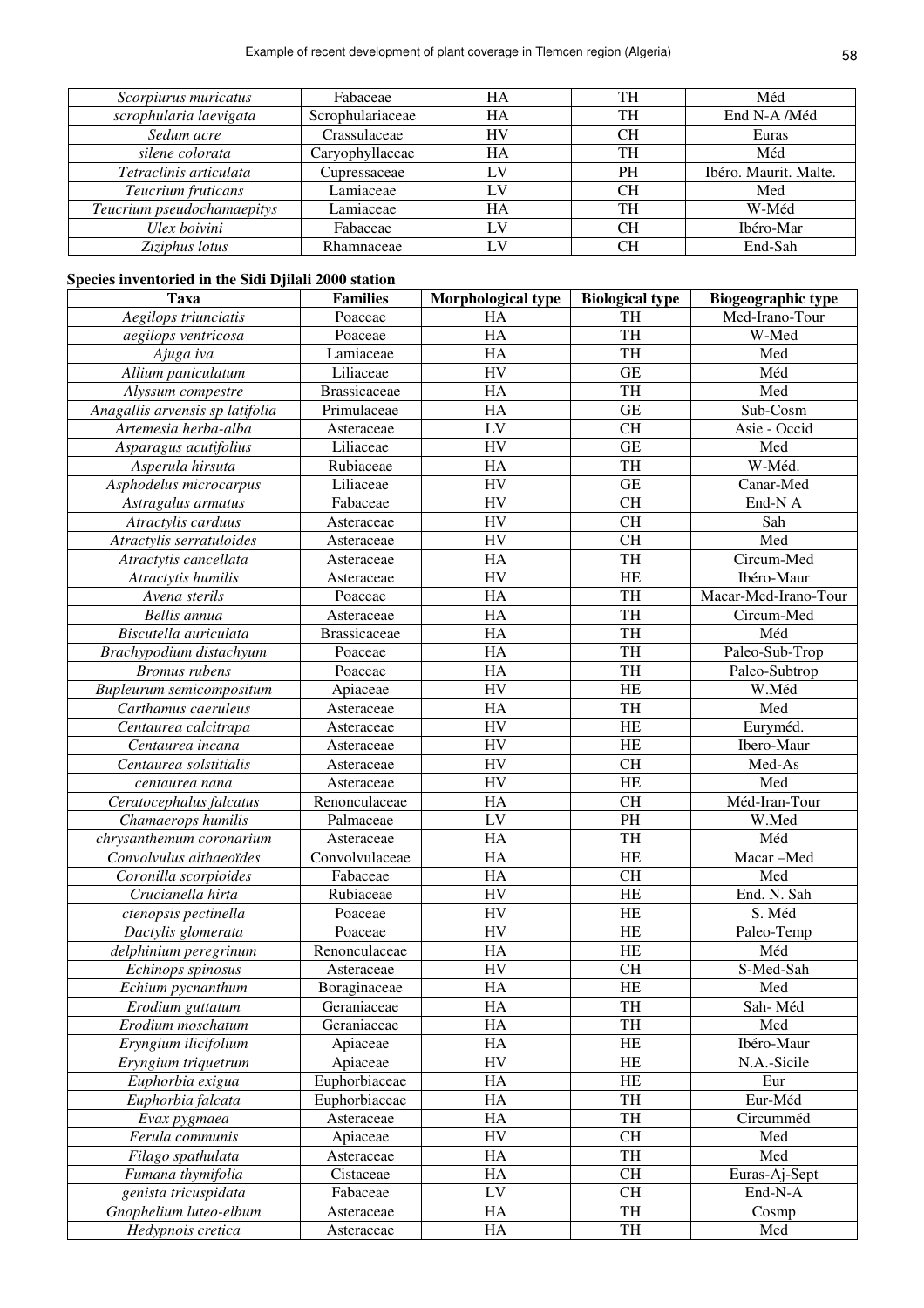| helianthemum vesicarium     | Cistaceae           | HA        | <b>CH</b>              | Med                 |
|-----------------------------|---------------------|-----------|------------------------|---------------------|
| helianthemum apertum        | Cistaceae           | HA        | <b>CH</b>              | End. N.A.           |
| Herniaria fontanesii        | Caryophyllaceae     | HA        | <b>TH</b>              | Ib-Maur-Cen         |
| Hippocrepis murisiquosa     | Fabaceae            | HA        | <b>HE</b>              | Med                 |
| Hordeum murinum             | Poaceae             | HA        | <b>TH</b>              | Circum-Bor          |
| Juniperus oxycedrus         | Cupressaceae        | LV        | PH                     | Circum-Méd          |
| Koelpinia linearis          | Asteraceae          | HA        | <b>HE</b>              | Méd. Sah.-Iran-Tour |
| Lavatera alba               | Malvaceae           | HA        | <b>TH</b>              | Méd                 |
| Lavendule stoeches          | Lamiaceae           | HV        | <b>CH</b>              | Méd                 |
| Lithospermum tenuiflorum    | Boraginaceae        | HA        | <b>TH</b>              | E Méd               |
| Lygeum spartum              | Poaceae             | HV        | <b>GE</b>              | West-Méd            |
| magydaris panacifolia       | Apiaceae            | HV        | $\overline{\text{CH}}$ | A.N. Sicile-Sard    |
| Malva aegyptiaca            | Malvaceae           | HA        | TH                     | Sah-Sub-Med         |
| Medicago minima             | Fabaceae            | HA        | TH                     | Eur-Méd             |
| Medicago rugulosa           | Fabaceae            | HA        | TH                     | Med                 |
| melilotus sulcata           | Fabaceae            | HA        | TH                     | Méd                 |
| Marrubium vulgare           | Lamiaceae           | HA        | $\overline{\text{CH}}$ | Cosm                |
|                             |                     | HA        | TH                     |                     |
| Micropus bombicinus         | Asteraceae          |           |                        | Euras. N. A. Trip   |
| minuartia montana           | Caryophyllaceae     | HA        | TH                     | Méd                 |
| Ononis natrix               | Fabaceae            | LV        | $\overline{\text{CH}}$ | Méd.                |
| ornithogalum umbellatum     | Liliaceae           | HV        | $\overline{\text{GE}}$ | Atl-Med             |
| Oryzopsis paradoxa          | Poaceae             | HV        | $\overline{\text{GE}}$ | Madère W. Méd       |
| quercus ilex                | Fagaceae            | LV        | $\overline{PH}$        | Méd                 |
| Papaver rhoeas              | Papaveraceae        | HA        | TH                     | Paleo-Temp          |
| Paronychia argentea         | Caryophyllaceae     | HV        | HE                     | Med                 |
| pallenis spinosa            | Asteraceae          | HV        | $\overline{\text{CH}}$ | Eur-Méd             |
| Phagnalon saxatile          | Asteraceae          | HV        | HE                     | W-Med               |
| plantago albicans           | Plantaginaceae      | HA        | TH                     | Méd                 |
| Plantago serraria           | Plantaginaceae      | HA        | HE                     | Méd                 |
| Plantago ovata              | Plantaginaceae      | HA        | TH                     | Méd                 |
| Plantago psyllium           | Plantaginaceae      | HA        | TH                     | Sub-Med             |
| Reseda alba                 | Resedaceae          | HA        | TH                     | Euras               |
| Reseda phyteuma             | Resedaceae          | HA        | TH                     | Med                 |
| Rosmerinus officinalis      | Lamiaceae           | LV        | $\overline{\text{CH}}$ | Méd.                |
| Rubia peregrina             | Rubiaceae           | HA        | HE                     | Med-Atl             |
| Salvia verbenaca            | Lamiacea            | HV        | <b>CH</b>              | Med-Atl             |
| Sanguisorba minor           | Rosaceae            | HV        | HE                     | Euras               |
| Scabiosa stellata           | Dipsacaceae         | <b>HA</b> | TH                     | W-Med               |
| Schismus barbatus           | Poaceae             | HA        | TH                     | Macar-Med           |
| Scleropoa rigida            | Poaceae             | <b>HV</b> | $\operatorname{GE}$    | Macar.-Euras        |
| Scorzonera undulata         |                     | <b>HV</b> | HE                     | End                 |
|                             | Asteraceae          |           |                        | Méd.                |
| scolymus hispanicus         | Asteraceae          | <b>HV</b> | HE                     |                     |
| sedum caespitosum           | Crassulaceae        | HA        | TH                     | Med                 |
| Sedum rubens                | Crassulaceae        | HA        | TH                     | Med                 |
| Sidieritis montana          | Lamiaceae           | HA        | <b>CH</b>              | Med                 |
| Silene gallica              | Caryopgyllaceae     | HA        | TH                     | Paleo-Temp          |
| Sinapis arvensis            | <b>Brassicaceae</b> | HA        | TH                     | Paléo-Temp          |
| Stipa pennata               | Poaceae             | <b>HV</b> | GE                     | Euras.              |
| Stipa tenacissima           | Poaceae             | <b>HV</b> | $\operatorname{GE}$    | Iber-Maur           |
| Teucrium fruticans          | Lamaiceae           | LV        | <b>CH</b>              | Med                 |
| Teucrium pseudo-chamaepitys | Lamiaceae           | HA        | CH                     | W-Med               |
| Thapsia garganica           | Apiaceae            | <b>HV</b> | CH                     | Med                 |
| thymelaea passerina         | Thymelaeaceae       | HA        | CH                     | Euras               |
| Thymus ciliatus             | Lamiaceae           | <b>HV</b> | CH                     | End.NA              |
| Tragopogon porrifolius      | Asteraceae          | HA        | TH                     | Circum-Med          |
| Ulex boivinii               | Fabaceae            | <b>HV</b> | <b>CH</b>              | Iber-Mar            |
| Urginea maritima            | Liliaceae           | <b>HV</b> | GE                     | Canar-Med           |
| valerianella coronata       | Valerianaceae       | HA        | TH                     | Méd.                |
| velezia rigida              | Caryophyllaceae     | HA        | TH                     | Méd.                |
| Ziziphus lotus              | Rhamnaceae          | LV        | <b>CH</b>              | Med                 |
| Zizyphora capitata          | Lamiaceae           | HA        | TH                     | Med                 |
|                             |                     |           |                        |                     |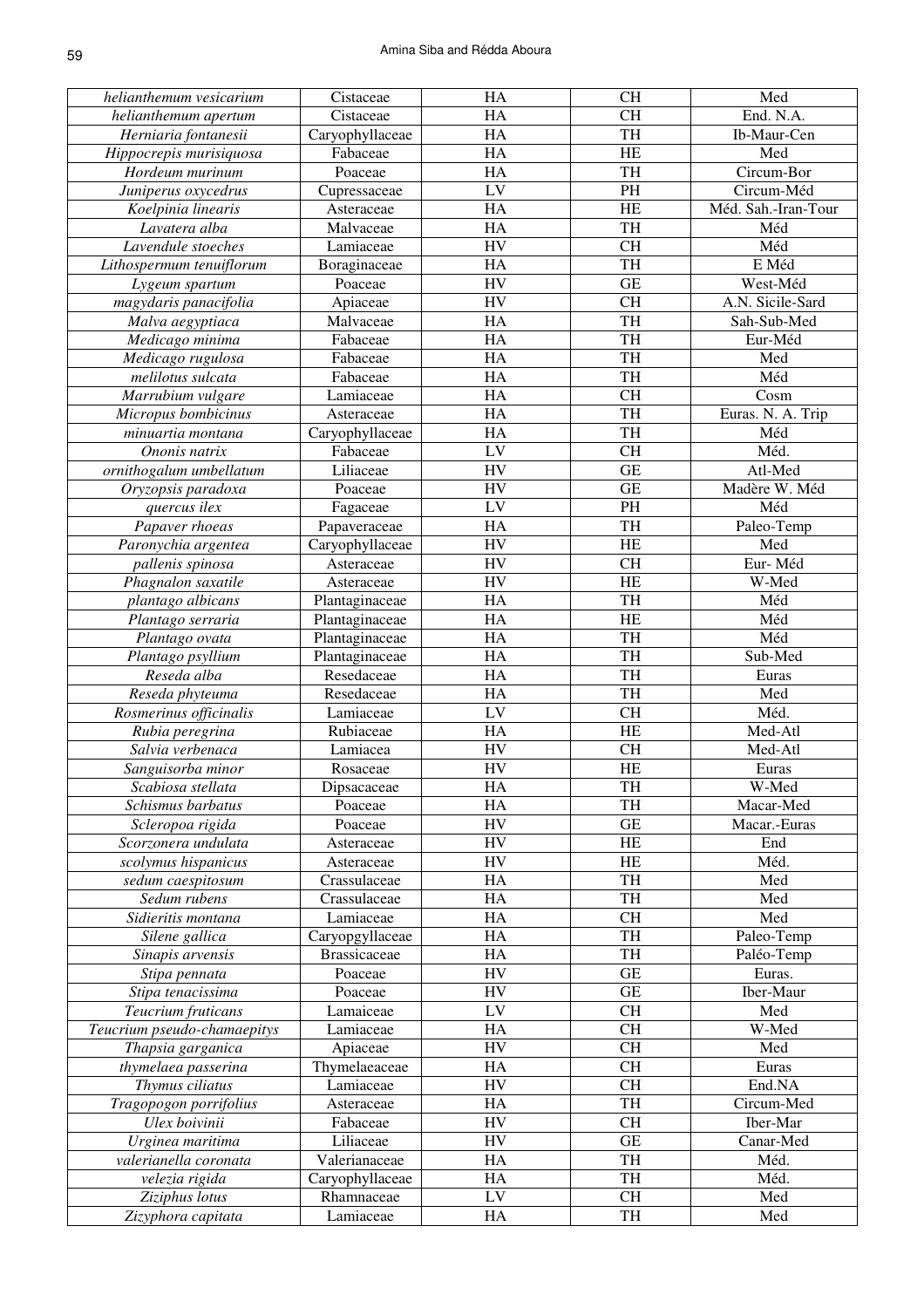**Species inventoried in the Ghazaouet station 2019** 

| Taxa                                     | <b>Families</b> | Morphological     | <b>Biological</b>   | <b>Biogeographic type</b> |
|------------------------------------------|-----------------|-------------------|---------------------|---------------------------|
|                                          |                 | $\frac{type}{LV}$ | type                |                           |
| Ampelodesmos mauritanica (Poiret)        | Poaceae         |                   | <b>CH</b>           | W-Méd                     |
| Durand & Schinz                          |                 |                   |                     |                           |
| Asteriscus maritimus                     | Asteraceae      | LV                | <b>CH</b>           | Mérid.A.N                 |
| Asterolion linum-stellatum               | Primulaceae     | HA                | TH                  | Méd                       |
| Anagallis monelli                        | Primulaceae     | <b>HV</b>         | <b>HE</b>           | W-Méd                     |
| Aphyllanthes monspeliensis L.            | Liliaceae       | HV                | GE                  | W-Méd                     |
| Ajuga iva                                | Lamiaceae       | HV                | HE                  | Méd                       |
| Asperula hirsuta                         | Rubiaceae       | HA                | TH                  | W-Méd.                    |
| Bupleurum gibraltaricum                  | Apiaceae        | LV                | <b>CH</b>           | Ibéro-Maur                |
| Bupleurum balansae Boiss et Reut         | Apiaceae        | LV                | <b>CH</b>           | End. N.A                  |
| <b>Bellis</b> sylvestris                 | Asteraceae      | <b>HV</b>         | <b>HE</b>           | Circum-Med.               |
| Brachypodium ramosum L.                  | Poaceae         | <b>HV</b>         | <b>GE</b>           | Circum-Med.               |
| Brachypodium distachyum L.               | Poaceae         | HA                | TH                  | Paléo-Subtrop.            |
| Brachypodium sylvaticum (Huds.) P. B.    | Poaceae         | <b>HV</b>         | <b>GE</b>           | Paleo-Temp                |
| <b>Bromus</b> rubens                     | Poaceae         | HA                | TH                  | Paléo-Subtrop             |
| Ceratonia siliqua                        | Cesalpinaceae   | LV                | PH                  | Méd                       |
| Chamaerops humilis                       | Palmaceae       | LV                | <b>CH</b>           | W-Méd                     |
| Carlina lanata                           | Asteraceae      | HA                | TH                  | Circomméd                 |
| Cistus albidus                           | Cistaceae       | LV                | <b>CH</b>           | Méd.                      |
| Cistus clusii = $C$ . Libanotis L.       | Cistaceae       | LV                | <b>CH</b>           | Ibér. Baléares.           |
|                                          |                 |                   |                     | Sicile. N.A.              |
| Cistus salvifolius L.                    | Cistaceae       | LV                | <b>CH</b>           | Euras-Méd.                |
| Coris monspeliensis L.                   | Primulaceae     | HA                | TH                  | Méd                       |
| Centaurea seridis                        | Asteraceae      | HA                | TH                  | W-Méd.                    |
| Cupressus sympervirens                   | Cupressaceae    | ${\rm LV}$        | PH                  | Méd                       |
| Ebenus pinnata                           | Fabaceae        | HV                | HE                  | End. N.A                  |
| Erica multiflora L.                      | Ericaceae       | LV                | <b>CH</b>           | Méd.                      |
| Euphorbia falcata                        | Euphorbiaceae   | HA                | TH                  | Méd-As                    |
| Fagonia cretica                          | Zygophyllaceae  | LV                | <b>CH</b>           | Méd.                      |
| Fumana thymifolia                        | Cistaceae       | ${\rm LV}$        | <b>CH</b>           | Euras. Af. Sept           |
| Fumana loevipes                          | Cistaceae       | ${\rm LV}$        | <b>CH</b>           | Eur. Méd                  |
| Galium mollugo                           | Rubiaceae       | HV                | HE                  | Méd                       |
| Genista erioclada Spach.                 | Fabaceae        | LV                | <b>CH</b>           | End                       |
| Genista umbellata                        | Fabaceae        | LV                | <b>CH</b>           | Bét. Rif                  |
| Genista romosissima (Desf.) Poiret       | Fabaceae        | ${\rm LV}$        | <b>CH</b>           | W-Méd.                    |
| Gennaria diphylla                        | Orchidaceae     | ${\rm HV}$        | <b>GE</b>           | W-Méd.                    |
| Gladiolus italicus $=G.$ segetum         | Iridaceae       | <b>HV</b>         | <b>GE</b>           | Méd                       |
| Globularia alypum                        | Globulariaceae  | LV                | <b>CH</b>           | Méd                       |
| Helianthemum lavanduloefolium            | Cistaceae       | LV                | CH                  | Eur. Méd                  |
| Helianthemum sp.                         | Cistaceae       | ${\rm LV}$        | CH                  | W-Méd                     |
| Hedysarum spinosissimum                  | Fabaceae        | HA                | TH                  | Méd.                      |
| Helichrysum stoechas                     | Asteraceae      | HV                | HE                  | W-Méd                     |
| Hippocrepis multisiliquosa L.            | Asteraceae      | HA                | TH                  | Méd                       |
| Lavandula dentata                        | Lamiaceae       | LV                | CH                  | W-Méd.                    |
| Lotus ornithopodioides L                 | Fabaceae        | HA                | TH                  | Méd                       |
| Lithospermum fruticosum subsp. diffusum  | Borraginaceae   | LV                | <b>CH</b>           | W-Méd.                    |
| (Lag.) Maire                             |                 |                   |                     |                           |
| Micromeria inodora                       | Lamiaceae       | ${\rm LV}$        | <b>CH</b>           | Ibéro-Maur.               |
| Neatostema apulum                        | Borraginaceae   | HA                | TH                  | Méd                       |
| Ophrys fusca subsp. maghribeca Kreutz,   | Orchidaceae     | HV                | <b>GE</b>           | Méd.                      |
| Rebbas, Babali, Miara & Ait-Hammou       |                 |                   |                     |                           |
| Ophrys tenthredinifera Willd. subsp.     | Orchidaceae     | ${\rm HV}$        | <b>GE</b>           | Méd.                      |
| thenthredinifera                         |                 |                   |                     |                           |
| Orchis coriophora L.                     | Orchidaceae     | HV                | $\operatorname{GE}$ | Méd                       |
| Osyris lanceolata = Osyris quadripartita | Santalaceae     | ${\rm LV}$        | PH                  | Ibero-Maur                |
| Decne                                    |                 |                   |                     |                           |
| Ozyropsis miliaca                        | Poaceae         | LV                | <b>CH</b>           | Méd.Irano.Tour            |
| Paronychia argentea                      | Caryophyllaceae | <b>HV</b>         | HE                  | Méd                       |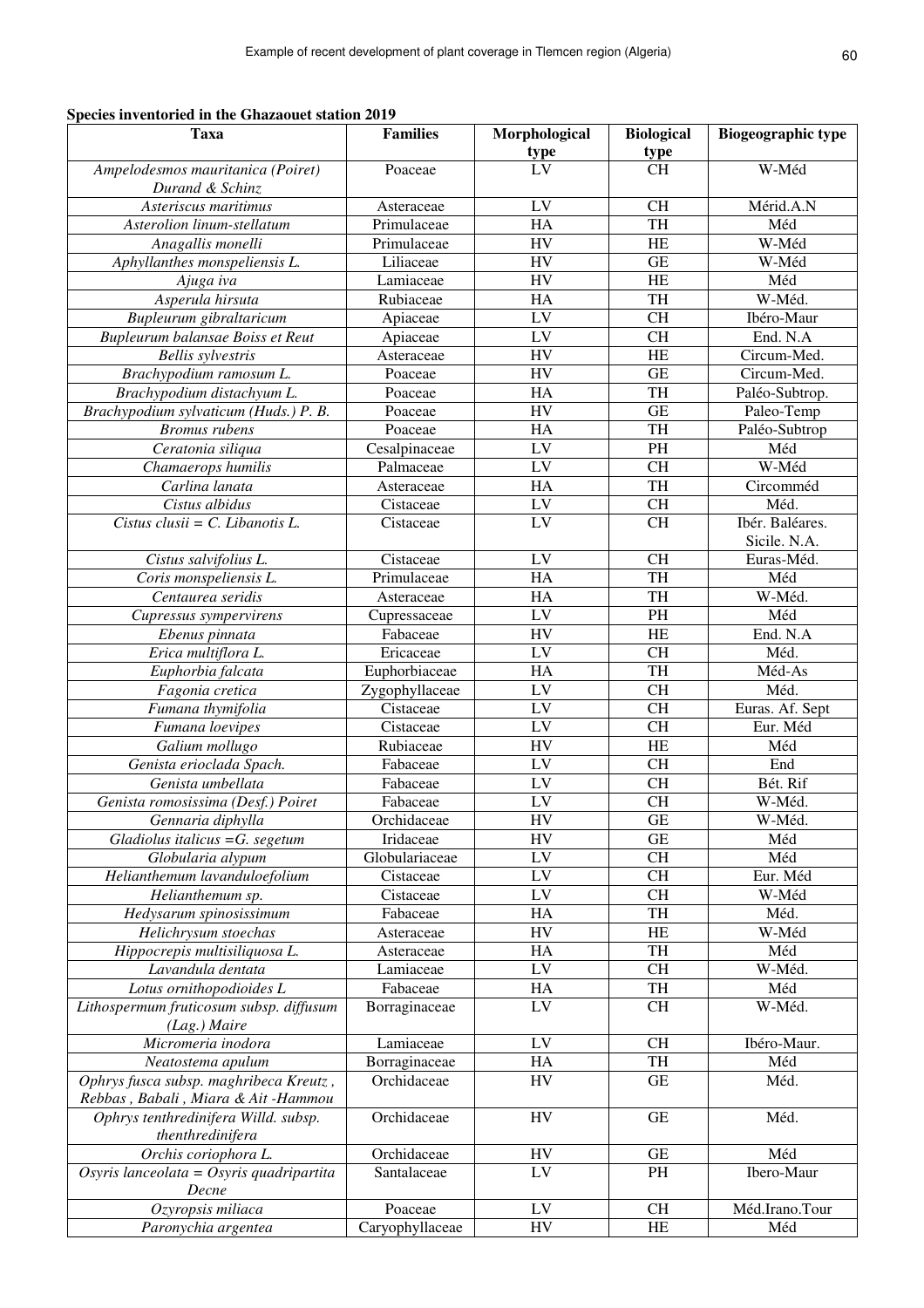| Phagnalon saxatile                                  | Asteraceae          | LV        | <b>CH</b> | W-Méd.                |
|-----------------------------------------------------|---------------------|-----------|-----------|-----------------------|
| Phagnalon rupestre (L.) DC.                         | Asteraceae          | <b>HV</b> | HE        | Méd                   |
| Phillyrea angustifolia                              | Oleaceae            | LV        | <b>PH</b> | Méd                   |
| Pinus halepensis Mill                               | Pinaceae            | LV        | <b>PH</b> | Méd.                  |
| Pistacia lentiscus L.                               | Anacardiaceae       | LV        | <b>PH</b> | Méd                   |
| Plantago psyllium L.                                | Plantaginaceae      | <b>HA</b> | TH        | Sub-Méd               |
| Plantago afra                                       | Plantaginaceae      | HA        | <b>TH</b> | Méd                   |
| Quercus coccifera                                   | Fagaceae            | LV        | PH        | Méd                   |
| Reseda phyteuma                                     | Resedaceae          | HA        | <b>TH</b> | Euras.                |
| Rechelia disperma                                   | Borraginaceae       | HA        | <b>TH</b> | Méd                   |
| Rhamus alaternus                                    | Rhamnaceae          | LV        | <b>CH</b> | Méd                   |
| Rosmarinus officinalis                              | Lamiaceae           | LV        | <b>CH</b> | Méd                   |
| $\overline{Ros}$ marinus eriocalyx= R. tournefortii | Lamiaceae           | LV        | <b>CH</b> | Méd                   |
| Ruta chalepensis L.                                 | Rutaceae            | LV        | <b>CH</b> | Méd                   |
| Rubia peregrina L.                                  | Rubiaceae           | <b>HV</b> | <b>CH</b> | Méd-Atl.              |
| Stipa tenacissima                                   | Poaceae             | LV        | <b>CH</b> | Ibéro-Maur.           |
| Serratula flavescens (L.) Poir.                     | Asteraceae          | <b>HV</b> | HE        | Ibero-Magrebi         |
| Sonchus asper                                       | Asteraceae          | <b>HV</b> | HE        | Méd                   |
| Sinapis arvensis                                    | <b>Brassicaceae</b> | <b>HA</b> | TH        | Paléo-Temp.           |
| Scilla peruviana                                    | Liliaceae           | <b>HV</b> | <b>GE</b> | Madère. W. Méd.       |
| Tetraclinis articulata                              | Cupressaceae        | LV        | PH        | Ibéro. Maurit. Malte. |
| Teucrium polium subsp. capitatum                    | Lamiaceae           | LV        | <b>CH</b> | Eur-Méd               |
| Teucrium pseudochamaepitys                          | Lamiaceae           | HA        | TH        | W-Méd                 |
| Thymus munbyanus                                    | Lamiaceae           | LV        | <b>CH</b> | End. N.A.             |
| Thymelaea argentea                                  | Thymelaeaceae       | LV        | <b>CH</b> | Méd.                  |
| Thymelaea granatensis                               | Thymelaeaceae       | LV        | <b>CH</b> | Méd.                  |
| Ulex parviflorus                                    | Fabaceae            | LV        | <b>CH</b> | W-Méd.                |
| Viola arborescens                                   | Violaceae           | LV        | <b>CH</b> | W-Méd                 |
| Vella annua L                                       | <b>Brassicaceae</b> | HA        | <b>TH</b> | Méd.                  |

# **Species inventoried in the Sidi Djilali resort 2019**

| <b>Taxa</b>            | <b>Families</b>     | Morphological | <b>Biological</b> | Biogeographic        |
|------------------------|---------------------|---------------|-------------------|----------------------|
|                        |                     | type          | type              | type                 |
| Adonis annua           | Renonculaceae       | <b>HA</b>     | <b>TH</b>         | Euras                |
| Aegilops triuncialis   | Poaceae             | HA            | <b>TH</b>         | Med-Irano-Tour       |
| Ajuga chamaepitys      | Lamiaceae           | HA            | TH                | Euras.Med            |
| Alyssum campestre      | <b>Brassicaceae</b> | HA            | <b>TH</b>         | Med                  |
| Anagalis monelli       | Primulaceae         | HA            | TH                | W-Med                |
| Anagallis arvensis     | Primulaceae         | HA            | <b>GE</b>         | Sub-Cosm             |
| Arbutus unedo          | Ericaceae           | LV            | <b>PH</b>         | Med                  |
| Arisarum vulgare       | Araceae             | <b>HA</b>     | <b>GE</b>         | Circummed            |
| Asparagus acutifolius  | Liliaceae           | <b>HV</b>     | <b>GE</b>         | Med                  |
| Asparagus stipularis   | Liliaceae           | <b>HV</b>     | <b>GE</b>         | Macar-Med            |
| Asphodelus microcarpus | Liliaceae           | HV            | <b>GE</b>         | Canar-Med            |
| Astragalus armatus     | Fabaceae            | <b>HV</b>     | <b>CH</b>         | End-N A              |
| Atractylis cancellata  | Asteraceae          | <b>HA</b>     | TH                | Circum-Med           |
| Atractylis carduus     | Asteraceae          | <b>HV</b>     | <b>CH</b>         | Sah                  |
| Avena sterilis         | Poaceae             | HA            | <b>TH</b>         | Macar-Med-Irano-Tour |
| Bellis annua           | Asteraceae          | HA            | <b>TH</b>         | Circum-Med           |
| Biscutella didyma      | <b>Brassicaceae</b> | HA            | <b>TH</b>         | Med                  |
| <b>Bromus</b> rubens   | Poaceae             | HA            | <b>TH</b>         | Paleo-Subtrop        |
| Calendula arvensis     | Asteraceae          | HA            | TH                | Sub-Med              |
| Calendula suffruticosa | Asteraceae          | <b>HA</b>     | <b>TH</b>         | Esp-N-A              |
| Calycotome intermedia  | Fabaceae            | LV            | <b>CH</b>         | W Med                |
| Carlina aconthifolia   | Asteraceae          | <b>HV</b>     | <b>HE</b>         | End                  |
| Carthamus caeruleus    | Asteraceae          | HA            | <b>TH</b>         | Med                  |
| Catananche coerulea    | Asteraceae          | HV            | <b>HE</b>         | W-Med                |
| Centaurea pullata      | Asteraceae          | HA            | TH                | Med                  |
| Cephalaria leucantha   | Dipsacaceae         | <b>HV</b>     | <b>CH</b>         | W-Med                |
| Ceratonia siliqua      | Fabaceae            | LV            | PH                | Med                  |
| Chamaerops humilis     | Palmaceae           | LV            | PH                | W.Med                |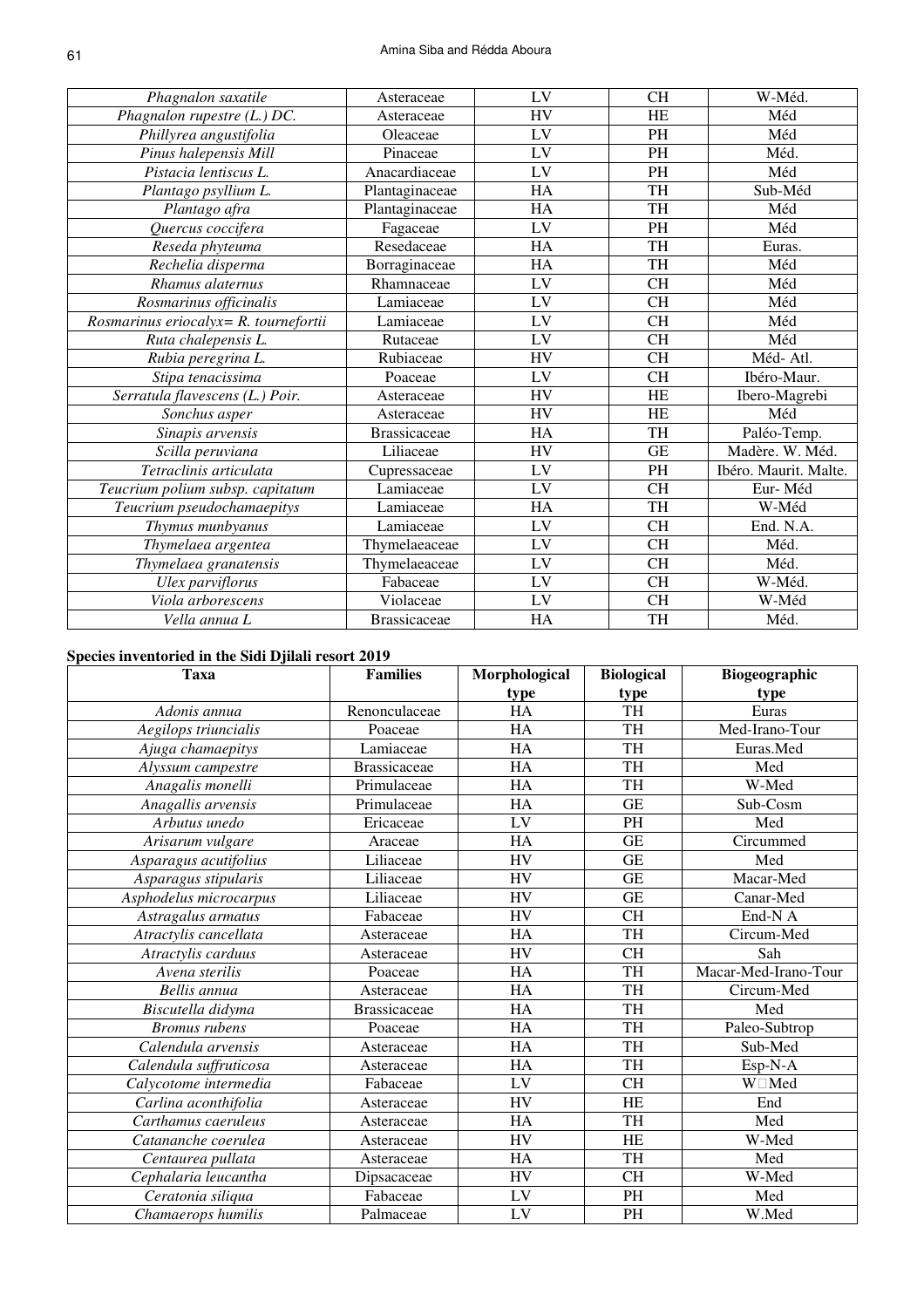| Chrysanthemum grandiflorum   | Asteraceae          | <b>HV</b>  | $\rm CH$            | End               |
|------------------------------|---------------------|------------|---------------------|-------------------|
| Chrysanthemum segetum        | Asteraceae          | <b>HV</b>  | HE                  | Sub-Cosm          |
| Cistus albidus               | Cistaceae           | ${\rm HV}$ | $\rm CH$            | Med               |
| Cistus monspeliensis         | Cistaceae           | ${\rm HV}$ | $\rm CH$            | Med               |
| Cistus villosus              | Cistaceae           | <b>HV</b>  | $\rm CH$            | Euras.Med         |
| Convolvulus althaeoïdes      | Convolvulaceae      | HA         | HE                  | Macar-Med         |
| Coronilla scorpioides        | Fabaceae            | HA         | $\rm CH$            | Med               |
| Dactylis glomerata           | Poaceae             | <b>HV</b>  | HE                  | Paleo-Temp        |
| Daphne gnidium               | Thymelaeaceae       | <b>HV</b>  | CH                  | Med               |
| Echinops sphaerocephalus     | Asteraceae          | HV         | $\rm HE$            | Med               |
| Echinops spinosus            | Asteraceae          | <b>HV</b>  | CH                  | S-Med-Sah         |
| Erica arborea                | Ericaceae           | LV         | $\rm CH$            | Med               |
| Erodium moschatum            | Geraniaceae         | HA         | TH                  | Med               |
| Eryngium maritimum           | Apiaceae            | ${\rm HV}$ | $\rm CH$            | Eur-Med           |
| Euphorbia peplus             | Euphorbiaceae       | HA         | TH                  | Cosm              |
| Evax argentea                | Asteraceae          | HA         | TH                  | Na-Trip           |
| Ferula communis              | Apiaceae            | <b>HV</b>  | $\rm CH$            | Med               |
| Fumana thymifolia            | Cistaceae           | HA         | $\rm CH$            | Euras-Aj-Sept     |
| Geropogon glaber             | Asteraceae          | HA         | TH                  | Eury-Med          |
| Gladiolus byzantinus         | Iridaceae           | HA         | $\operatorname{GE}$ | Med               |
| Gladiolus segetum            | Iridaceae           | HA         | TH                  | Med               |
| Helianthemum helianthemoïdes | Cistaceae           | HV         | $\rm CH$            | End-N A           |
| Helianthemum hirtum          | Cistaceae           | HV         | $\rm CH$            | Na                |
|                              |                     |            |                     |                   |
| Helianthemum virgatum        | Cistaceae           | HV         | $\rm CH$            | Ibero-Maur        |
| Hordeum murinum              | Poaceae             | HA         | TH                  | Circum-Bor        |
| Iris tingitana               | Iridaceae           | HA         | $\operatorname{GE}$ | End-Alg-Mar       |
| Knautia ervensis             | Dipsacaceae         | ${\rm HV}$ | $\rm CH$            | Eur-As            |
| Linum strictum               | Linaceae            | HA         | TH                  | Med               |
| Linum suffruticosum          | Linaceae            | HA         | TH                  | W-Med             |
| Lithospermum apulum          | Boraginaceae        | HA         | TH                  | Med               |
| Lobularia maritima           | <b>Brassicaceae</b> | HA         | TH                  | Med               |
| Lolium rigidum               | Poaceae             | HA         | TH                  | Paleo-Subtrop     |
| Lonicera implexa             | Caprifoliaceae      | LV         | $\rm CH$            | Med               |
| Malva sylvestris             | Malvaceae           | HA         | $\rm HE$            | Euras             |
| Marrubium vulgare            | Lamiaceae           | HA         | $\rm CH$            | Cosm              |
| Medicago rugulosa            | Fabaceae            | HA         | TH                  | Med               |
| Melica minuta                | Poaceae             | HA         | TH                  | Med               |
| Micropus bombicinus          | Asteraceae          | <b>HA</b>  | TH                  | Euras. N. A. Trip |
| Muscari comosum              | Liliaceae           | HV         | $\operatorname{GE}$ | Med               |
| Olea europaea                | Oleaceae            | LV         | PH                  | Med               |
| Olea europaea var. oleaster  | Oleaceae            | ${\rm LV}$ | PH                  | Med               |
| Papaver rhoeas               | Papaveraceae        | HA         | TH                  | Paleo-Temp        |
| Paronychia argentea          | Caryophyllaceae     | HV         | HE                  | Med               |
| Phagnalon saxatile           | Asteraceae          | <b>HV</b>  | HE                  | W-Med             |
| Phillyrea angustifolia       | Oleaceae            | ${\rm LV}$ | PH                  | Med               |
| Pistacia lentiscus           | Anacardiaceae       | LV         | PH                  | Med               |
| Plantago lagopus             | Plantaginaceae      | HA         | TH                  | Med               |
| Plantago psyllium            | Plantaginaceae      | HA         | TH                  | Sub-Med           |
| Prasium majus                | Lamiaceae           | LV         | CH                  | Med               |
| Quercus ilex                 | Fagaceae            | LV         | PH                  | Med               |
| Raphanus raphanistum         | <b>Brassicaceae</b> | HA         | TH                  | Med               |
| Reseda alba                  | Resedaceae          | HA         | TH                  | Euras             |
| Reseda lutea                 | Resedaceae          | HA         | TH                  | Eur               |
| Reseda phyteuma              | Resedaceae          | HA         | TH                  | Med               |
| Rhamnus alaternus            | Rhamnaceae          | LV         | PH                  | Med               |
| Rhamnus lycioides            | Rhamnaceae          | LV         | PH                  | W-Med             |
| Rubia peregrina              | Rubiaceae           | HA         | HE                  | Med-Atl           |
| Ruta chalepensis             |                     | <b>HV</b>  | CH                  | Med               |
|                              | Rutaceae            |            | CH                  |                   |
| Salvia verbenaca             | Lamiaceae           | HV         |                     | Med-Atl           |
| Sanguisorba minor            | Rosaceae            | HV         | HE                  | Euras             |
| Satureja calamintha          | Lamiaceae           | HV         | HE                  | Euras             |